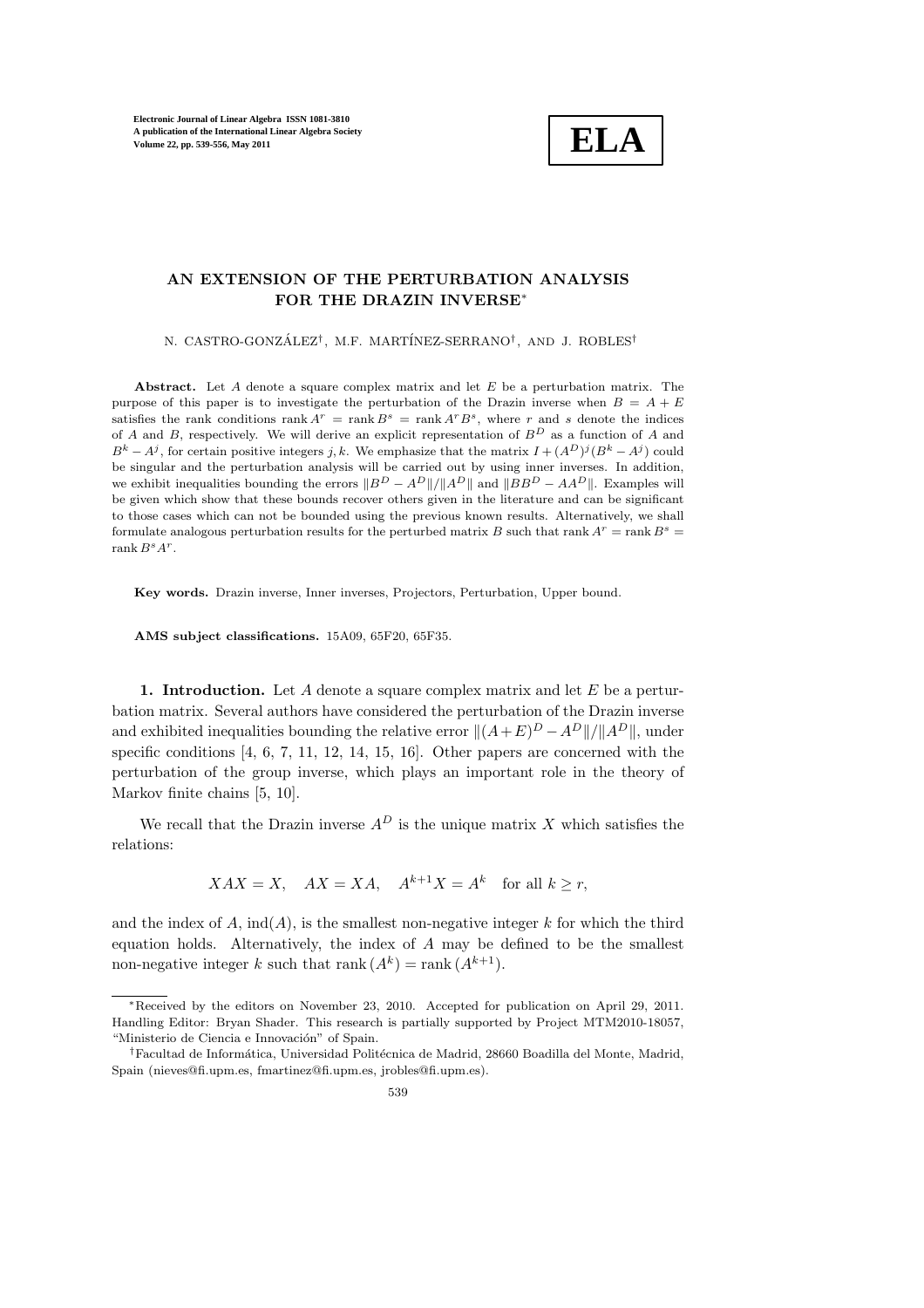$$
\boxed{\textbf{ELA}}
$$

540 N. Castro-González, M.F. Martínez-Serrano, and J. Robles

If A is nonsingular then  $\text{ind}(A) = 0$  and  $A^D = A^{-1}$ . If  $\text{ind}(A) = 1$ , then  $A^D$  is called the group inverse of A, denoted by  $A^{\#}$ .

Let  $\text{ind}(A) = r$ . We will denote by  $A^{\pi}$  the spectral projector whose range is  $\mathcal{N}(A^r)$  and whose kernel is  $\mathcal{R}(A^r)$ , i.e.,  $A^{\pi} = I - AA^D$ , where as for notation,  $\mathcal{R}(A)$ and  $\mathcal{N}(A)$  denote the range space of A and the null space of A, respectively.

In [2], Campbell and Meyer established that if  $A + E_i$  converges to A, then  $(A+E_j)^D$  converges to  $A^D$  if and only if  $\text{rank}(A+E_j)^{r_j} = \text{rank } A^r$  for all sufficiently large j, where  $r_j = \text{ind}(A + E_j)$ .

In [4] the authors investigated perturbations such that  $B = A + E$  satisfies the following conditions:

$$
(\mathcal{C}_s) \quad \text{rank } A^r = \text{rank } B^s = \text{rank } A^r B^s A^r,
$$

where  $\text{ind}(B) = s$ . These rank conditions turn out to be equivalent to the geometrical conditions  $\mathcal{R}(B^s) \cap \mathcal{N}(A^r) = \{0\}$  and  $\mathcal{N}(B^s) \cap \mathcal{R}(A^r) = \{0\}.$ 

In our development, we consider perturbations such that  $B = A + E$  satisfies the conditions:

$$
(\mathcal{B}_{s,1}) \quad \text{rank } A^r = \text{rank } B^s = \text{rank } A^r B^s,
$$

or, equivalently,  $\mathcal{R}(B^s) \cap \mathcal{N}(A^r) = \{0\}.$ 

Alternatively, we shall consider the perturbed matrix  $B$  such that:

$$
(\mathcal{B}_{s,2}) \quad \text{rank } A^r = \text{rank } B^s = \text{rank } B^s A^r,
$$

or, equivalently,  $\mathcal{N}(B^s) \cap \mathcal{R}(A^r) = \{0\}.$ 

Our objective is to derive an explicit expression for  $B^D$  as a function of A and the perturbation matrix  $E_{j,k} = B^k - A^j$ , for certain integers j, k. The fundamental fact on which perturbation analysis of previous papers was based is that the matrix  $I + (A^D)^j E_{j,k}$  is nonsingular, for some integers j, k. This happens in particular when the perturbation is "small enough", i.e., when  $||(A<sup>D</sup>)<sup>j</sup>E<sub>j,k</sub>|| < 1$ . We are interested in finding perturbation formulas and bounds for the Drazin inverse in a more general setting. If B satisfies either condition  $(\mathcal{B}_{s,1})$  or condition  $(\mathcal{B}_{s,2})$ , in general, we can't guarantee that previous non-singularity condition holds. In theses cases, the {1} inverse will play an important role in the perturbation formula for  $B<sup>D</sup>$ . Continuity properties and perturbation analysis of {1}-inverses can be found in [8, 13].

We recall that a  $\{1\}$ -inverse (or inner inverse) of a given matrix  $A \in \mathbb{C}^{m \times n}$  is a matrix  $X \in \mathbb{C}^{n \times m}$  such that  $AXA = A$ . We will denote by  $A\{1\}$  the set of all  ${1}$ -inverses of A. The symbol  $A^-$  will be used to designate an arbitrary element of  $A\{1\}.$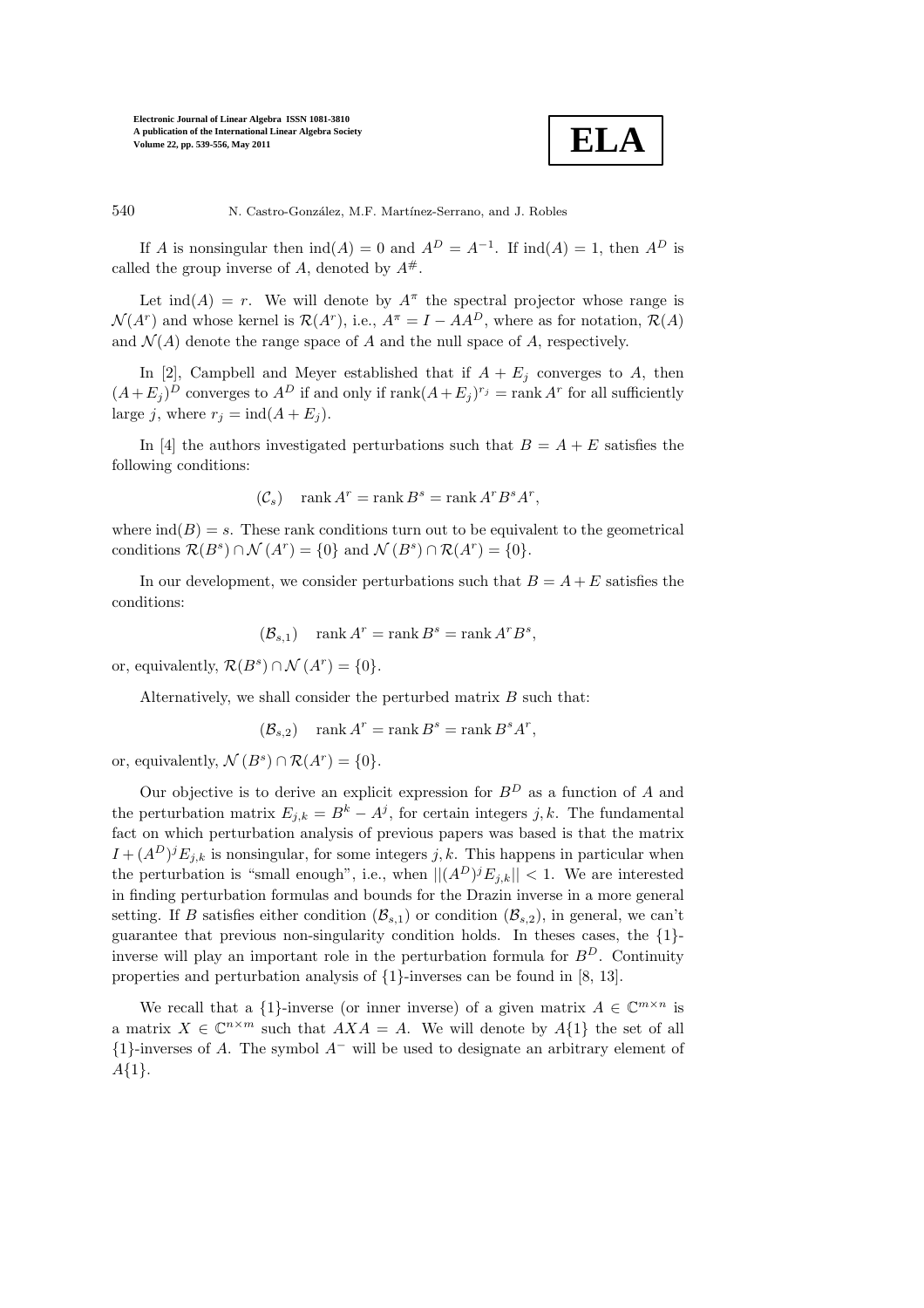**ELA**

An Extension of the Perturbation Analysis for the Drazin Inverse  $541$ 

A  $\{1,2\}$ -inverse (or inner and outer inverse) of A is a matrix X such that  $AXA =$ A and  $XAX = X$ . We will denote by  $A\{1,2\}$  the set of all  $\{1,2\}$ -inverses of A.

The results in this paper are summarized in the following. Section 2 establishes several characterizations for the perturbed matrix B satisfying condition  $(\mathcal{B}_{s,1})$ . We give a block matrix representation for the perturbed matrix, which will be the main tool in our further development. On the other hand, we show that we can find inner inverses of the matrices  $(A^D)^j B^k$ , for all integers j and  $k \geq s$ , with prescribed projectors  $AA^D$  and  $BB^D$ . Moreover, we give a formula for the oblique projector  $P_{\mathcal{R}(B^s),\mathcal{N}(A^r)}$ . This section establishes also the reciprocal results for the perturbed matrix B satisfying condition  $(\mathcal{B}_{s,2})$  and finally shows that under both conditions, the characterization result for the class  $(\mathcal{C}_s)$  holds.

In Section 3, first it is shown that certain inner inverses of  $I + E_{j,k}(A^D)^j$  provide the key for giving an explicit representation of  $B^D$  as a function of A and  $E_{i,k}$ . We derive upper bounds for the relative errors  $||B^D - A^D||/||A^D||$  and  $||B^T - A^T||$ . Further, we establish the analogous results for perturbations satisfying condition  $(\mathcal{B}_{s,2})$ . Finally, we give numerical examples to illustrate our results. In case that  $I + E_{j,k}(A^D)^j$ is nonsingular, we compare our bound with the upper bound given recently in [16].

Some basic results are given next. We refer to [1, 3] for properties on generalized inverses.

LEMMA 1.1. Let  $A \in \mathbb{C}^{n \times n}$  with  $\text{ind}(A) = r$ .

- (a) If P is nonsingular, then  $(PAP^{-1})^D = P A^D P^{-1}$ .
- (b)  $(A^t)^D = (A^D)^t$ , where  $A^t$  is the transpose conjugate of A.
- (c) The matrix A has a unique decomposition

$$
A = C_A + N_A
$$
,  $ind(C_A) = 1$ ,  $C_A N_A = N_A C_A = 0$ ,  $N_A^r = 0$ . (1.1)

Moreover, we have  $A^k = C_A^k + N_A^k$  for all integers  $k \geq 1$ ,  $A^D = C_A^{\#}$  and  $A^{\pi} = C_A^{\pi}$ .

- (d)  $\begin{pmatrix} A & B \\ 0 & 0 \end{pmatrix}^D =$  $\begin{pmatrix} A^D & (A^D)^2 B \\ 0 & 0 \end{pmatrix}$ .
- (e) Let P and Q be idempotent matrices. Then  $\mathcal{N}(P-Q) = (\mathcal{R}(P) \cap \mathcal{R}(Q)) \oplus$  $(\mathcal{N}(P) \cap \mathcal{N}(Q)).$

The following results on ranks of matrices are well-known [9].

LEMMA 1.2. Let  $A \in \mathbb{C}^{m \times p}$ ,  $B \in \mathbb{C}^{m \times k}$ ,  $C \in \mathbb{C}^{n \times p}$ ,  $D \in \mathbb{C}^{n \times k}$ ,  $G \in \mathbb{C}^{p \times k}$ . Then

(i) rank 
$$
(AG)
$$
 = rank  $(G)$  – dim  $(\mathcal{R}(G) \cap \mathcal{N}(A))$ .  
\n(ii) rank  $\begin{pmatrix} A & B \\ C & D \end{pmatrix}$  = rank $(A)$  + rank  $\begin{pmatrix} 0 & (I_m - AA^-)B \\ C(I_p - A^-A) & D - CA^-B \end{pmatrix}$ .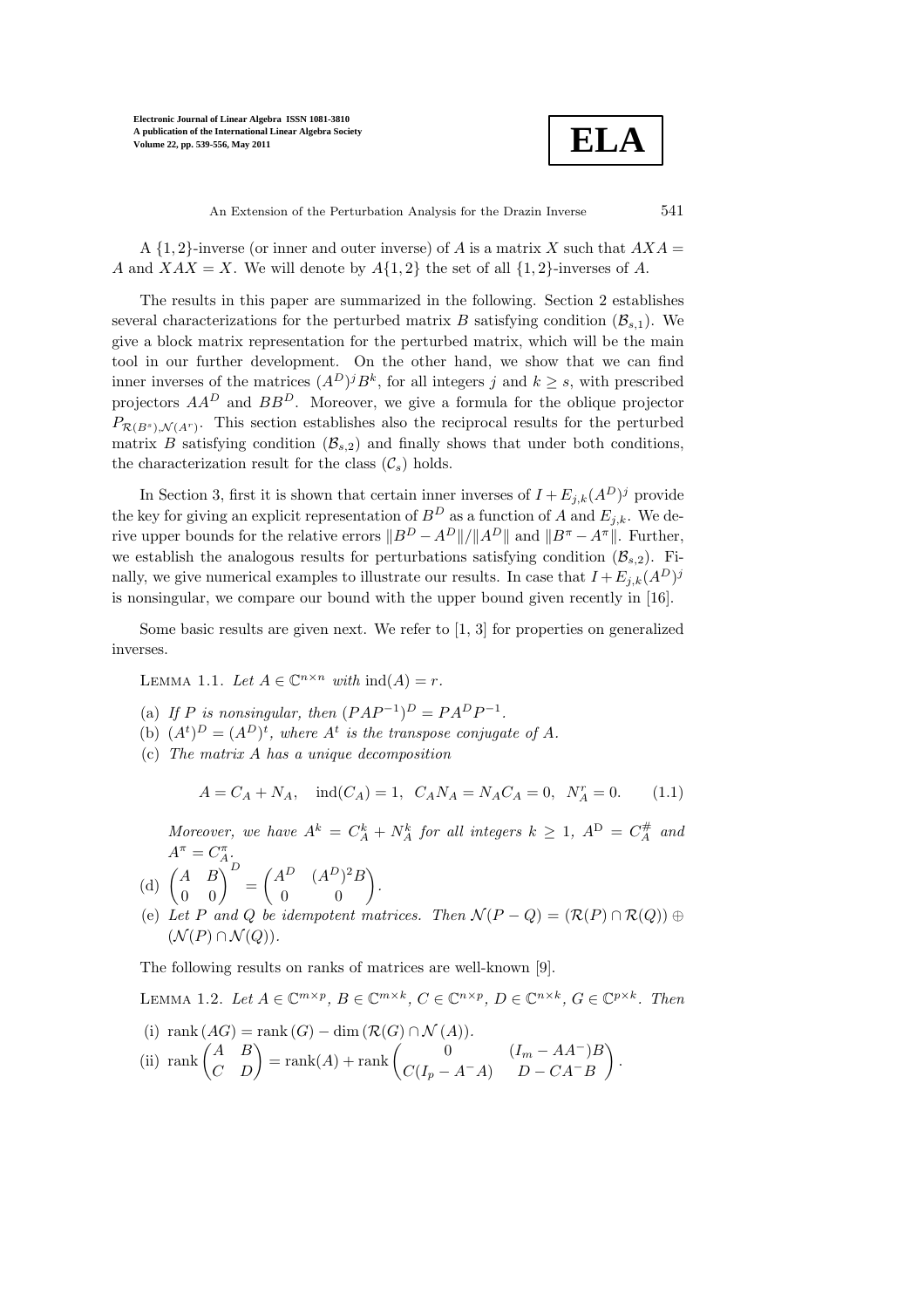$$
\boxed{\textbf{ELA}}
$$

542 N. Castro-González, M.F. Martínez-Serrano, and J. Robles

LEMMA 1.3. Let  $R = \begin{pmatrix} R_{11} & R_{12} \ R_{21} & R_{22} \end{pmatrix}$  with  $R_{11}$  nonsingular matrix and  $R_{22}$  square matrix. Then R is nonsingular if and only if  $Z = R_{22} - R_{21}R_{11}^{-1}R_{12}$  is nonsingular. In this case

$$
R^{-1} = \begin{pmatrix} R_{11}^{-1} + R_{11}^{-1} R_{12} Z^{-1} R_{21} R_{11}^{-1} & -R_{11}^{-1} R_{12} Z^{-1} \\ -Z^{-1} R_{21} R_{11}^{-1} & Z^{-1} \end{pmatrix}.
$$

2. Characterization results. From now on, let  $\text{ind}(A) = r > 0$ . Then there exists a nonsingular matrix  $P$  such that we can write  $A$  in the core-nilpotent block form

$$
A = P \begin{pmatrix} A_1 & 0 \\ 0 & A_2 \end{pmatrix} P^{-1}, A_1 \in \mathbb{C}^{d \times d} \text{ nonsingular}, d = \text{rank } A^r, A_2^r = 0. \quad (2.1)
$$

We have divided this section into three parts, according to the assumptions on the perturbed matrix B.

**2.1. Condition**  $(\mathcal{B}_{s,1})$ . First, we give the following result.

THEOREM 2.1. Let  $M \in \mathbb{C}^{n \times n}$  in the form  $M = \begin{pmatrix} C(I - TS) & CT \\ SC(I - TS) & SCT \end{pmatrix}$ , where  $C \in \mathbb{C}^{d \times d}$  is nonsingular. Then

$$
M^{k} = \begin{pmatrix} C^{k}(I - TS) & C^{k}T \\ SC^{k}(I - TS) & SC^{k}T \end{pmatrix}, \quad \forall k \ge 1,
$$
\n(2.2)

 $ind(M) = 1$ , the group inverse of M is

$$
M^{\#} = \begin{pmatrix} C^{-1}(I - TS) & C^{-1}T \\ SC^{-1}(I - TS) & SC^{-1}T \end{pmatrix},
$$
\n(2.3)

and

$$
M^{\pi} = \begin{pmatrix} TS & -T \\ -S(I - TS) & I - ST \end{pmatrix}.
$$
 (2.4)

*Proof.* The expression for the powers of  $M$  can be easily proved by induction on k. We can write

$$
M = \begin{pmatrix} I & 0 \\ S & I \end{pmatrix} \begin{pmatrix} C & CT \\ 0 & 0 \end{pmatrix} \begin{pmatrix} I & 0 \\ -S & I \end{pmatrix}.
$$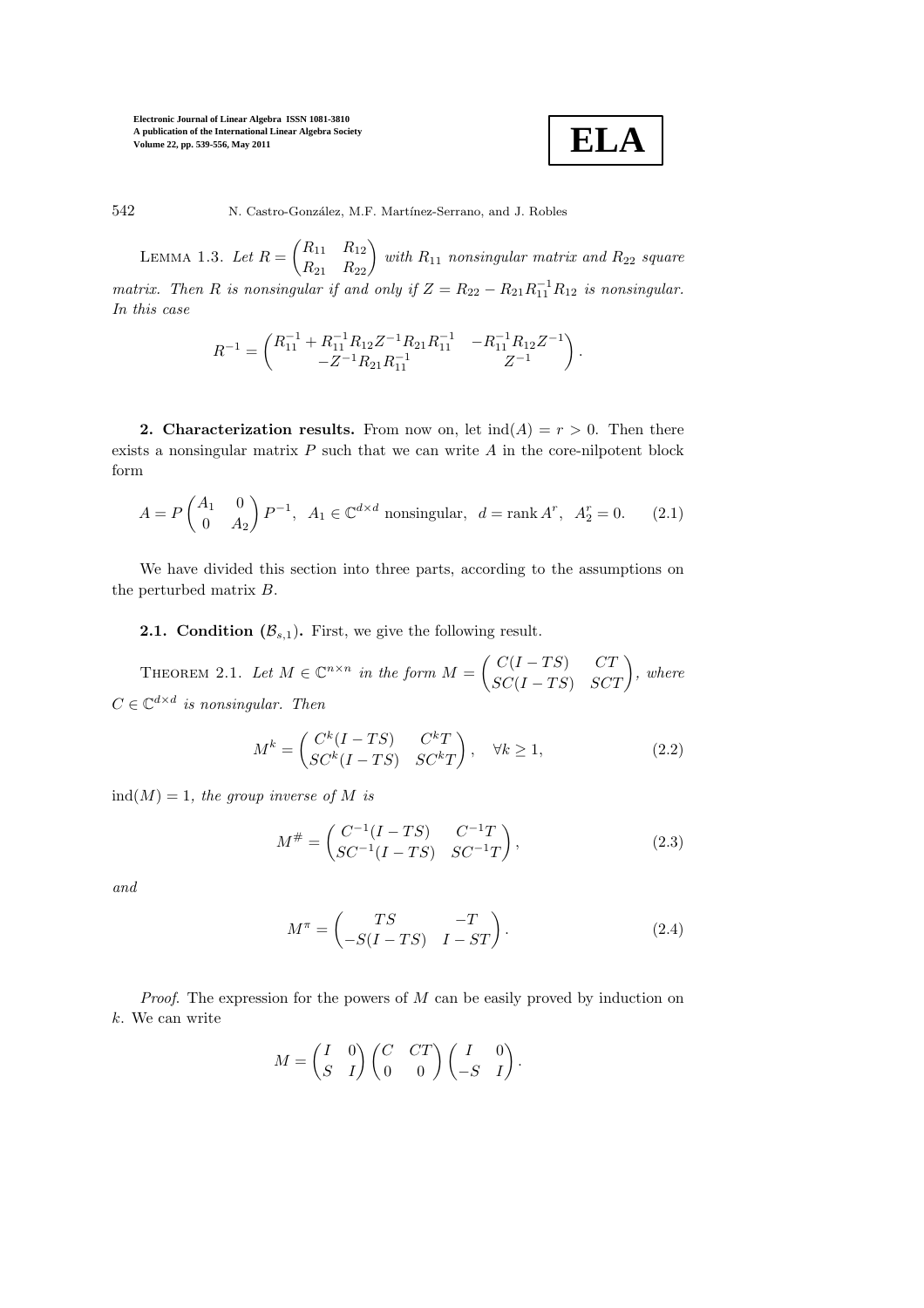

On account that C is nonsingular, we derive that rank  $M = \text{rank } C = d$ . Analogously, we see that rank  $M^2 = \text{rank } C^2 = d$ . Therefore  $\text{ind}(M) = 1$ . By Lemma 1.1, properties (a) and (d), we get

$$
M^{\#} = \begin{pmatrix} I & 0 \\ S & I \end{pmatrix} \begin{pmatrix} C^{-1} & C^{-1}T \\ 0 & 0 \end{pmatrix} \begin{pmatrix} I & 0 \\ -S & I \end{pmatrix} = \begin{pmatrix} C^{-1}(I - TS) & C^{-1}T \\ SC^{-1}(I - TS) & SC^{-1}T \end{pmatrix}.
$$

Further, the expression (2.4) holds, since  $M^{\pi} = I - M^{\#}M$ .

We can now state the characterization result.

THEOREM 2.2. Let  $A, B \in \mathbb{C}^{n \times n}$  be such that  $\text{ind}(A) = r$  and  $\text{ind}(B) = s$ . If rank  $B^s = \text{rank } A^r = d$ , then the following conditions are equivalent:

- (a) rank  $A^rB^s = d$ .
- (b)  $\mathcal{R}(B^s) \cap \mathcal{N}(A^r) = \{0\}.$
- (c) If  $C_B$  is the core part in the decomposition of B defined as in (1.1), then, relative to the form  $(2.1)$ ,

$$
C_B = P \begin{pmatrix} C(I - TS) & CT \\ SC(I - TS) & SCT \end{pmatrix} P^{-1}, \quad C \in \mathbb{C}^{d \times d} \text{ is nonsingular.} \tag{2.5}
$$

(d) rank  $(I - A^{\pi} - B^{\pi}) = n - d + \text{rank } B^s A^r$ .

*Proof.* (a)  $\Leftrightarrow$  (b): By Lemma 1.2, (i),

rank  $A^r B^s = \text{rank } B^s - \dim(\mathcal{R}(B^s) \cap \mathcal{N}(A^r)).$ 

Hence it follows that  $\mathcal{R}(B^s) \cap \mathcal{N}(A^r) = \{0\}$  if and only if rank  $A^r B^s = \text{rank } B^s$ .

(a)  $\Rightarrow$  (c): Firstly, we note that  $\text{ind}(C_B) = 1$ . Then there exists a nonsingular matrix Q such that

$$
C_B = Q \begin{pmatrix} B_1 & 0 \\ 0 & 0 \end{pmatrix} Q^{-1}, \quad B_1 \text{ nonsingular}.
$$

Condition rank  $B^s = \text{rank } A^r = d$  holds if and only if the size of  $B_1$  is  $d \times d$ .

Now, let 
$$
R = P^{-1}Q = \begin{pmatrix} R_{11} & R_{12} \\ R_{21} & R_{22} \end{pmatrix}
$$
 where  $R_{11} \in \mathbb{C}^{d \times d}$ . Then  
\n
$$
A^r B^s = P \begin{pmatrix} A_1^r R_{11} B_1^S & 0 \\ 0 & 0 \end{pmatrix} R^{-1} P^{-1}.
$$

Since rank  $A^r B^s = d$  it follows that rank  $A_1^r R_{11} B_1^s = d$  and, thus,  $R_{11}$  is nonsingular. From Lemma 1.3, by denoting  $Z = R_{22} - R_{21}R_{11}^{-1}R_{12}$ , it follows that Z is nonsingular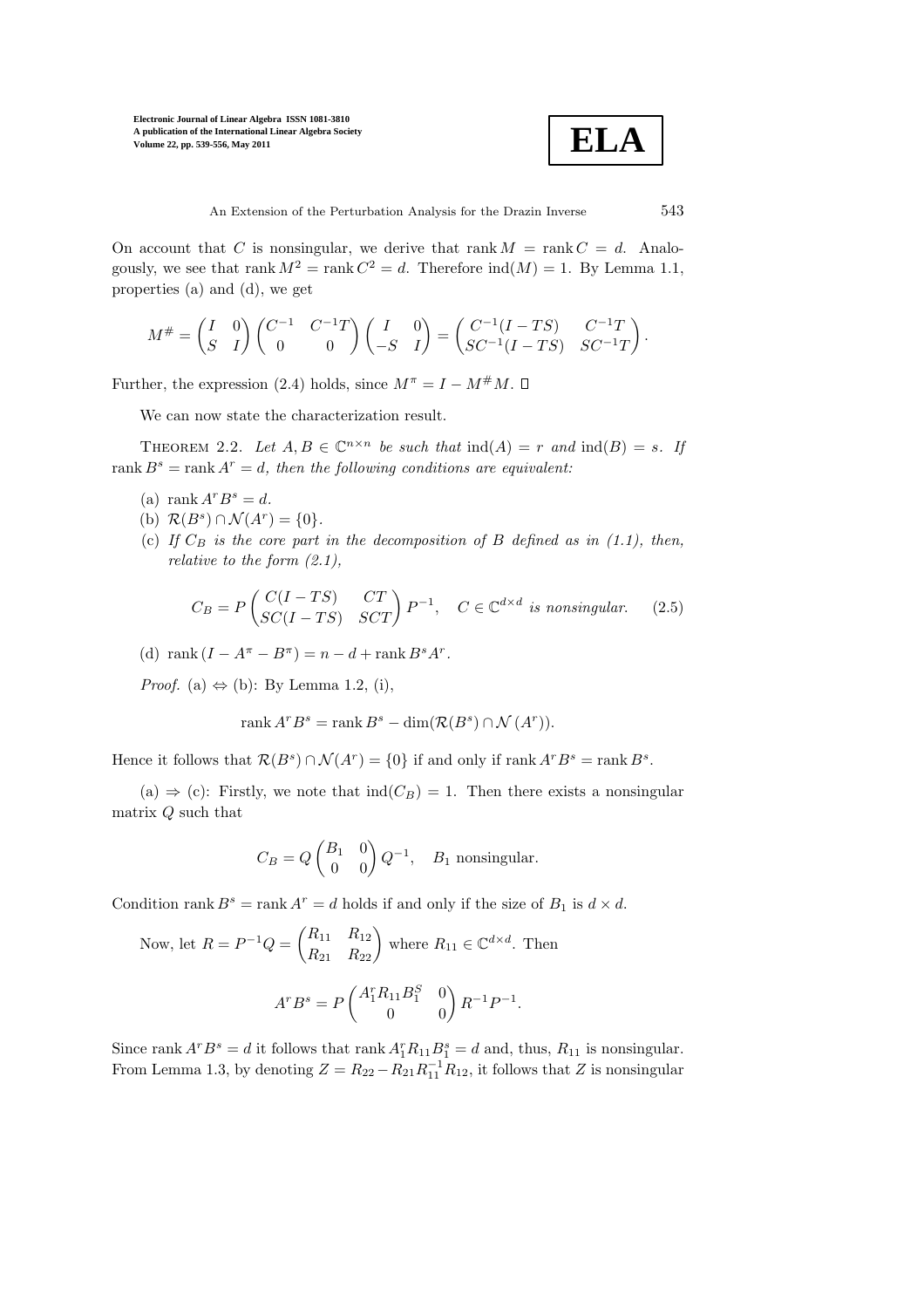

544 N. Castro-González, M.F. Martínez-Serrano, and J. Robles

and

$$
P^{-1}C_B P = \begin{pmatrix} R_{11} & R_{12} \\ R_{21} & R_{22} \end{pmatrix} \begin{pmatrix} B_1 & 0 \\ 0 & 0 \end{pmatrix} \begin{pmatrix} R_{11}^{-1} + R_{11}^{-1} R_{12} Z^{-1} R_{21} R_{11}^{-1} & -R_{11}^{-1} R_{12} Z^{-1} \\ -Z^{-1} R_{21} R_{11}^{-1} & Z^{-1} \end{pmatrix}
$$
  
= 
$$
\begin{pmatrix} C(I - TS) & CT \\ SC(I - TS) & SCT \end{pmatrix},
$$

where  $C = R_{11}B_1R_{11}^{-1}$ ,  $T = -R_{12}Z^{-1}$  and  $S = R_{21}R_{11}^{-1}$ . We note that C is a nonsingular matrix.

(c)  $\Rightarrow$  (d): Since  $B^{\pi} = C^{\pi}_{B}$ , using formula (2.4), we have

$$
I - A^{\pi} - B^{\pi} = P \begin{pmatrix} I - TS & T \\ S(I - TS) & -(I - ST) \end{pmatrix} P^{-1}.
$$

Taking into account that

$$
\begin{pmatrix} I - TS & T \\ -S & I \end{pmatrix} \begin{pmatrix} I - TS & T \\ S(I - TS) & -(I - ST) \end{pmatrix} = \begin{pmatrix} I - TS & 0 \\ 0 & -I \end{pmatrix}
$$

and, noting that the first matrix on left hand side is nonsingular, we conclude that

$$
rank (I - A^{\pi} - B^{\pi}) = rank (I - TS) + n - d.
$$
 (2.6)

On the other hand,

$$
B^{s}A^{r} = C_{B}^{s}A^{r} = P \begin{pmatrix} C^{s}(I - TS)A_{1}^{r} & 0 \ S C^{s}(I - TS)A_{1}^{r} & 0 \end{pmatrix} P^{-1}.
$$

Hence it follows that

$$
rank Bs Ar = rank (I - TS).
$$
 (2.7)

From (2.6) and (2.7) we get rank  $(I - A^{\pi} - B^{\pi}) = \text{rank } B^{s} A^{r} + n - d$ .

(d)  $\Rightarrow$  (b): Using Lemma 1.2, (i), we have

$$
rank (I - B\pi - A\pi) - (n - d) = rank Bs Ar = rank Ar - dim(R(Ar) \cap N(Bs)).
$$

Hence rank  $(I - B^{\pi} - A^{\pi}) = n - \dim(\mathcal{R}(A^r) \cap \mathcal{N}(B^s))$  and, thus,  $\dim \mathcal{N}(I - B^{\pi} - A^{\pi})$  $A^{\pi}$ ) = dim( $\mathcal{R}(A^r) \cap \mathcal{N}(B^s)$ ). From Lemma 1.1, property (e), it follows that  $\mathcal{N}(I B^{\pi}-A^{\pi}$ ) =  $(\mathcal{N}(A^r) \cap \mathcal{R}(B^s)) \oplus (\mathcal{R}(A^r) \cap \mathcal{N}(B^s))$ , Therefore,  $\mathcal{N}(A^r) \cap \mathcal{R}(B^s) = \{0\}$ .

In the remainder of this subsection, we make the assumptions:  $\text{ind}(B) = s$  and *B* satisfies condition  $(\mathcal{B}_{s,1})$ .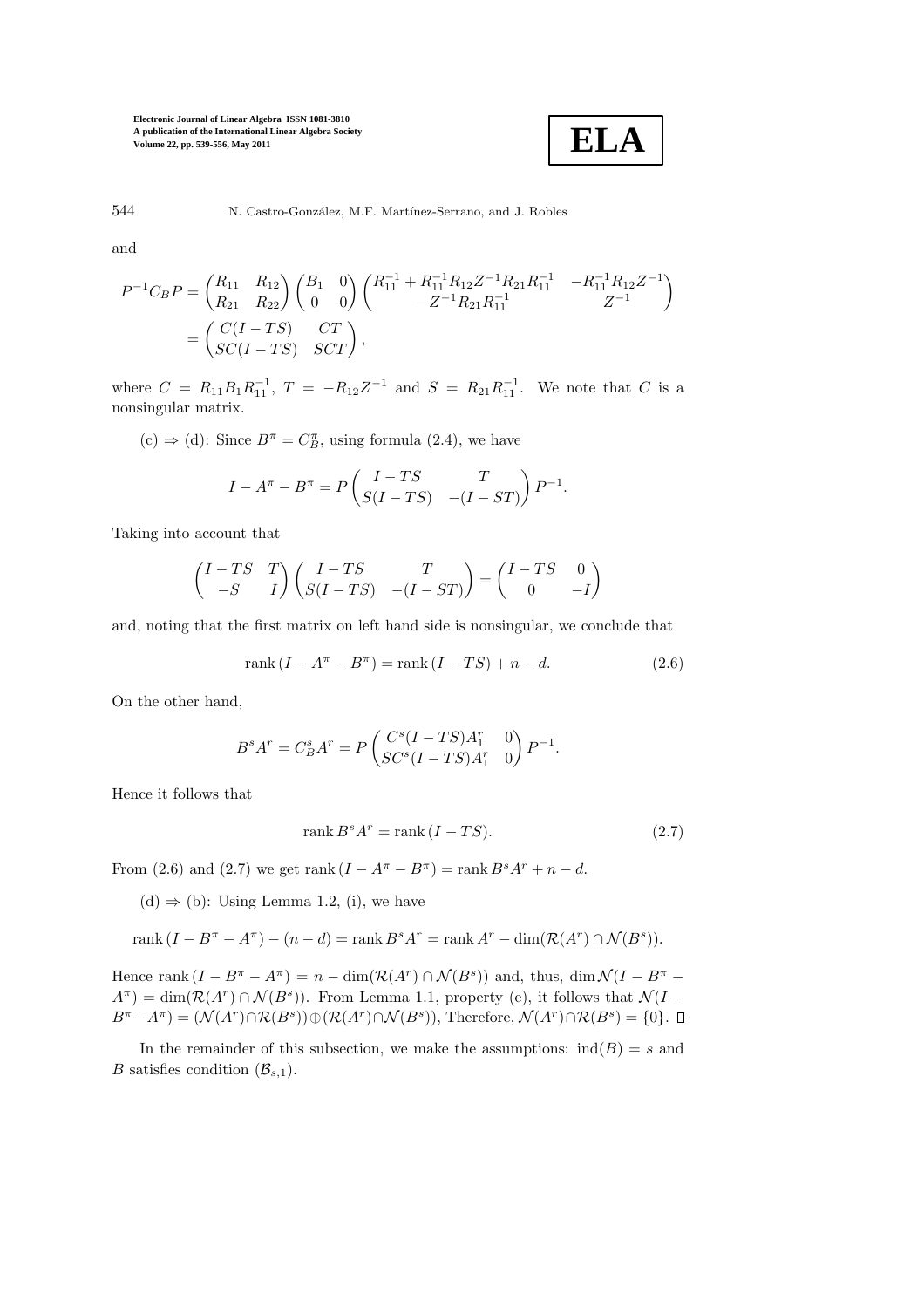

From Theorem 2.2, it follows that  $\mathbb{C}^n = \mathcal{R}(B^s) \oplus \mathcal{N}(A^r)$  and, thus, we can consider the oblique projector  $P_{\mathcal{R}(B^s),\mathcal{N}(A^r)}$ . Moreover, applying Theorem 2.2 and using  $(2.2)$ , we have

$$
B^k = C_B^k = P \begin{pmatrix} C^k(I - TS) & C^kT \\ SC^k(I - TS) & SC^kT \end{pmatrix} P^{-1}, \quad k \ge s.
$$
 (2.8)

The following result shows that there exists a  $\{1,2\}$ -inverse of  $(A^D)^j B^k$  ( $j \geq$  $1, k \geq s$ ) such that its prescribed projectors are  $AA^D$  and  $BB^D$ . Further, it provides an expression for  $P_{\mathcal{R}(B^s), \mathcal{N}(A^r)}$ .

THEOREM 2.3. Let  $A, B \in \mathbb{C}^{n \times n}$  be such that  $\text{ind}(A) = r$  and  $\text{ind}(B) = s$ . Let us denote  $L_{j,k} = (A^D)^j B^k$  for arbitrary  $j \ge 1$  and  $k \ge s$ . If B satisfies condition  $(\mathcal{B}_{s,1}),$ then

(i) There exists a matrix  $X_{j,k} \in L_{j,k}\{1,2\}$  satisfying

$$
L_{j,k}X_{j,k} = AA^D, \quad X_{j,k}L_{j,k} = BB^D.
$$
\n(2.9)

(ii)  $P_{\mathcal{R}(B^s), \mathcal{N}(A^r)} = B^k L_{j,k}^-(A^D)^j$ , (the right hand side is independent of the choice of the  $\{1\}$ -inverse  $L_{j,k}^-$  and the subindices j, k). Moreover

$$
\Sigma := A^{\pi} P_{\mathcal{R}(B^s), \mathcal{N}(A^r)} = P \begin{pmatrix} 0 & 0 \\ S & 0 \end{pmatrix} P^{-1},
$$
\n(2.10)

with respect to the form  $(2.8)$ .

*Proof.* (i) We have that  $B^k$  has the expression (2.8) and, therefore,

$$
L_{j,k} = P \begin{pmatrix} A_1^{-j} C^k (I - TS) & A_1^{-j} C^k T \\ 0 & 0 \end{pmatrix} P^{-1}.
$$

Now, we consider

$$
X_{j,k} = P\begin{pmatrix} C^{-k}A_1^j & 0\\ SC^{-k}A_1^j & 0 \end{pmatrix} P^{-1}.
$$
 (2.11)

Next, we prove that  $X_{j,k}$  satisfies (2.9). We have

$$
L_{j,k}X_{j,k} = P\begin{pmatrix} I & 0 \\ 0 & 0 \end{pmatrix} P^{-1} = AA^D, \quad X_{j,k}L_{j,k} = P\begin{pmatrix} I - TS & T \\ S(I - TS) & ST \end{pmatrix} P^{-1} = BB^D,
$$

where the last identity is followed by Theorem 2.1, (2.4). It remains to check that  $X_{j,k}$  is a  $\{1,2\}$ -inverse of  $L_{j,k}$ , but the proof is straightforward.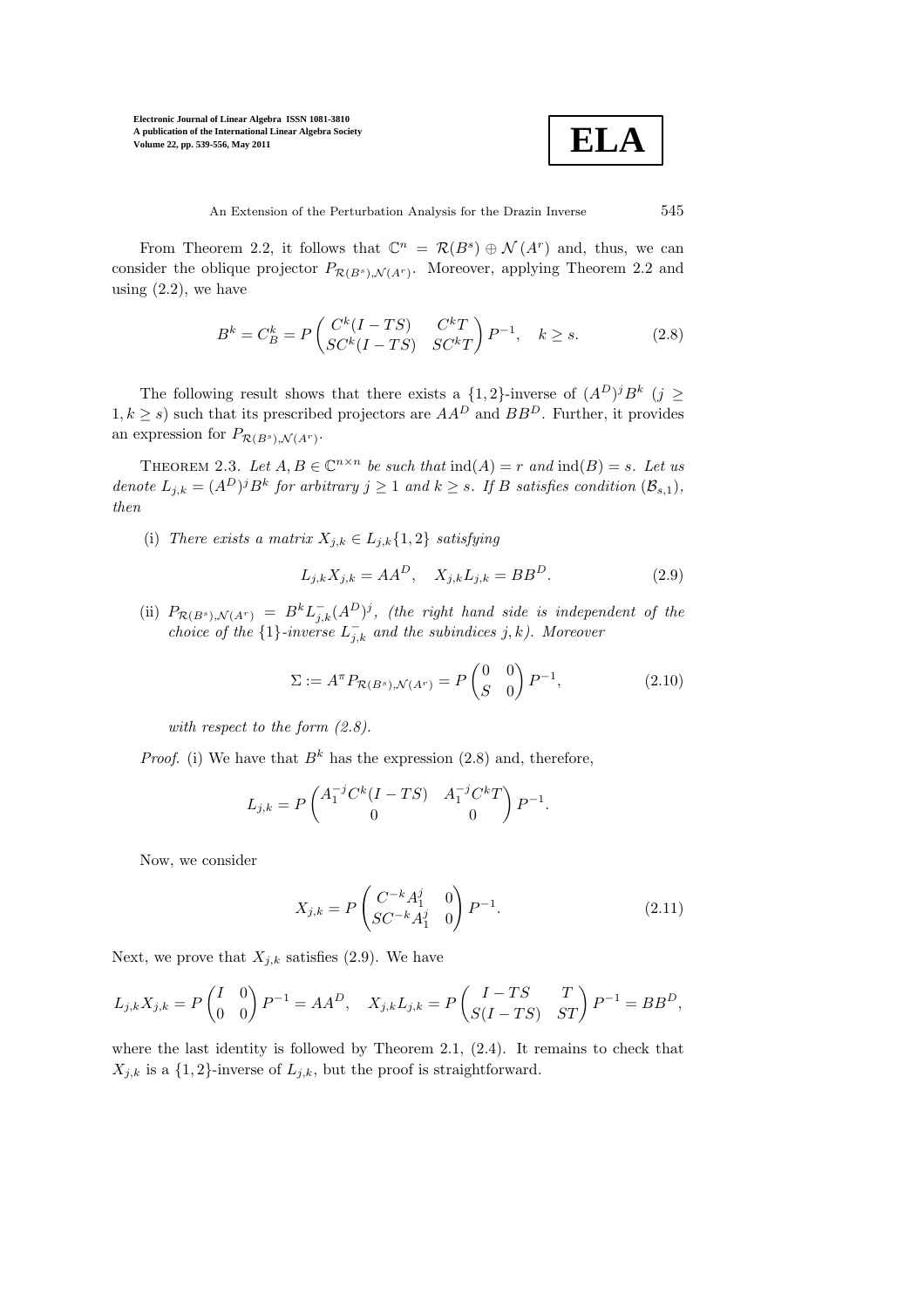$$
\boxed{\textbf{ELA}}
$$

546 N. Castro-González, M.F. Martínez-Serrano, and J. Robles

(ii) Since  $X_{j,k}$  defined as (2.11) is a {1}-inverse of  $L_{j,k}$ , then  $L_{j,k}$ {1} = { $X_{j,k}$  +  $H - X_{j,k} L_{j,k} H L_{j,k} X_{j,k} : H \in \mathbb{C}^{n \times n}$  [3, Theorem 6.3.3]. If we write

$$
H = P \begin{pmatrix} H_{11} & H_{12} \\ H_{21} & H_{22} \end{pmatrix} P^{-1},
$$

then any  $\{1\}$ -inverse  $L_{j,k}^-$  of  $L_{j,k}$  has the form

$$
L_{j,k}^- = P\begin{pmatrix} H_{11} + \Omega_{j,k} & H_{12} \\ H_{21} + S\Omega_{j,k} & H_{22} \end{pmatrix} P^{-1},
$$

where  $\Omega_{j,k} = C^{-k} A_1^j - ((I - TS)H_{11} + TH_{21})$  and the submatrices  $H_{i,l}$ , for  $i, l = 1, 2$ , are arbitrary.

Further, we get  $B^k L_{j,k}^-(A^D)^j = P\begin{pmatrix} I & 0 \\ S & 0 \end{pmatrix}$  $S$  0  $\setminus$  $P^{-1}$ . It is clear that this expression is an idempotent matrix of rank  $d$ , and it is independent of the choice of the  $\{1\}$ -inverse  $L_{j,k}^-$  and the subindices j, k with  $k \geq s$ . We also note that  $\mathcal{R}(B^k L_{j,k}^-(A^D)^j) \subseteq \mathcal{R}(B^s)$ for  $k \geq s$ . Since both subspaces have dimension d we conclude that they are equal. Analogously,  $\mathcal{N}(A^r) \subseteq \mathcal{N}(B^k L_{j,k}^-(A^D)^j)$  and, since both subspaces have dimension  $n-d$  we get that they are equal. Therefore,  $P_{\mathcal{R}(B^s),\mathcal{N}(A^r)} = B^k L_{j,k}^-(A^D)^j$ . Finally  $(2.10)$  follows.  $\square$ 

**2.2.** Condition  $(\mathcal{B}_{s,2})$ . Next, we state the counterparts of preceding theorems. These results may be proved in much the same way as their analogous results.

COROLLARY 2.4. Let  $\hat{M} =$  $\int (I - \hat{T}\hat{S}) \hat{C} \quad (I - \hat{T}\hat{S}) \hat{C}\hat{T}$  $\hat{S}\hat{C}$   $\hat{S}\hat{C}\hat{T}$ ! ,  $\hat{C} \in \mathbb{C}^{d \times d}$  is nonsingular. Then

$$
\hat{M}^k = \begin{pmatrix} (I - \hat{T}\hat{S})\hat{C}^k & (I - \hat{T}\hat{S})\hat{C}^k\hat{T} \\ \hat{S}\hat{C}^k & \hat{S}\hat{C}^k\hat{T} \end{pmatrix}, \quad \forall k \ge 1,
$$

 $ind(\hat{M}) = 1,$ 

$$
\hat{M}^{\#} = \begin{pmatrix} (I - \hat{T}\hat{S})\hat{C}^{-1} & (I - \hat{T}\hat{S})\hat{C}^{-1}\hat{T} \\ \hat{S}\hat{C}^{-1} & \hat{S}\hat{C}^{-1}\hat{T} \end{pmatrix}, \quad \hat{M}^{\pi} = \begin{pmatrix} \hat{T}\hat{S} & -(I - \hat{T}\hat{S})\hat{T} \\ -\hat{S} & I - \hat{S}\hat{T} \end{pmatrix}.
$$

COROLLARY 2.5. Let  $A, B \in \mathbb{C}^{n \times n}$  be such that  $\text{ind}(A) = r$  and  $\text{ind}(B) = s$ . If rank  $B^s = \text{rank } A^r = d$ , then the following conditions are equivalent:

- (a) rank  $B^sA^r = d$ .
- (b)  $\mathcal{N}(B^s) \cap \mathcal{R}(A^r) = \{0\}.$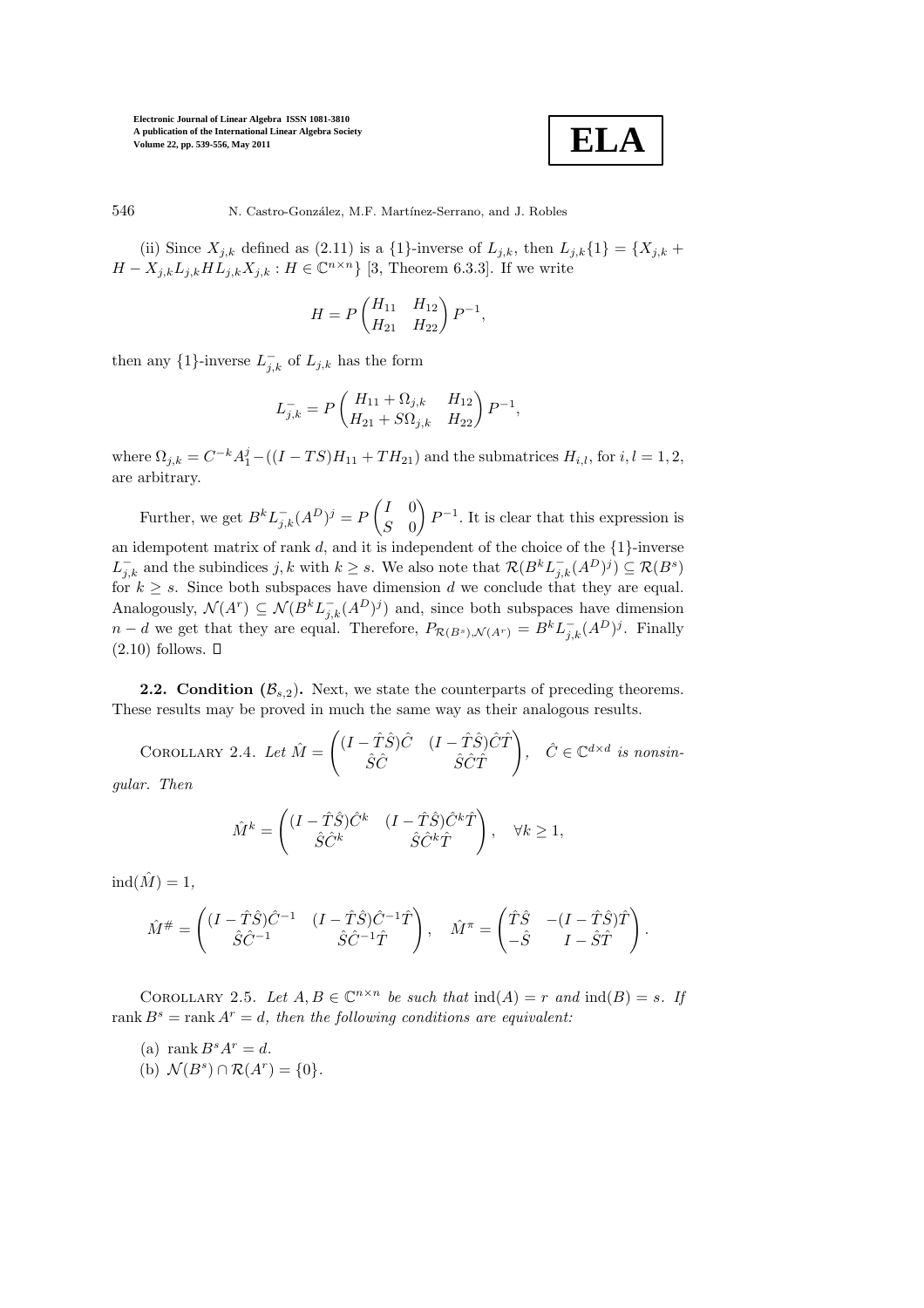

(c) If  $\hat{C}_B$  is the core part in the decomposition of B defined as in (1.1), then, relative to the form  $(2.1)$ ,

$$
\hat{C}_B = P\left(\begin{matrix} (I - \hat{T}\hat{S})\hat{C} & (I - \hat{T}\hat{S})\hat{C}\hat{T} \\ \hat{S}\hat{C} & \hat{S}\hat{C}\hat{T} \end{matrix}\right)P^{-1}, \quad \hat{C} \in \mathbb{C}^{d \times d} \text{ is nonsingular.}
$$

(d) rank  $(I - A^{\pi} - B^{\pi}) = n - d + \text{rank } A^r B^s$ .

When B satisfies condition  $(\mathcal{B}_{s,2})$ , by Corollary 2.4 we have

$$
B^k = \hat{C}_B^k = P \begin{pmatrix} (I - \hat{T}\hat{S})\hat{C}^k & (I - \hat{T}\hat{S})\hat{C}^k\hat{T} \\ \hat{S}\hat{C}^k & \hat{S}\hat{C}^k\hat{T} \end{pmatrix} P^{-1}, \quad \forall k \ge s.
$$
 (2.12)

COROLLARY 2.6. Let  $A, B \in \mathbb{C}^{n \times n}$  be such that  $\text{ind}(A) = r$ ,  $\text{ind}(B) = s$  and B satisfies condition  $(\mathcal{B}_{s,2})$ . Let us denote  $\hat{L}_{j,k} = B^k (A^D)^j$ . Then, for arbitrary  $j \geq 1$ and  $k \geq s$ ,

(i) There exists a matrix  $\hat{X}_{j,k} \in \hat{L}_{j,k} \{1,2\}$  satisfying

$$
\hat{X}_{j,k}\hat{L}_{j,k} = AA^D, \quad \hat{L}_{j,k}\hat{X}_{j,k} = BB^D.
$$

(ii)  $P_{\mathcal{R}(A^r), \mathcal{N}(B^s)} = (A^D)^j \hat{L}_{j,k}^- B^k$  (the right hand side is independent of the choice of the  $\{1\}$ -inverse  $\hat{L}_{j,k}^-$  and the subindices j, k). Moreover,

$$
\hat{\Sigma} := P_{\mathcal{R}(A^r), \mathcal{N}(B^s)} A^{\pi} = P \begin{pmatrix} 0 & \hat{T} \\ 0 & 0 \end{pmatrix} P^{-1}.
$$

**2.3. Condition**  $(\mathcal{B}_{s,1})$  and  $(\mathcal{B}_{s,2})$ . From Theorem 2.2 and Corollary 2.5 we get the following characterization for a matrix B satisfying condition  $(\mathcal{C}_s)$ , which was established in [4].

COROLLARY 2.7. Let  $A, B \in \mathbb{C}^{n \times n}$  be such that  $\text{ind}(A) = r$  and  $\text{ind}(B) = s$ . If rank  $B^s = \text{rank } A^r = d$ , then the following conditions are equivalent:

- (a) rank  $A^r B^s = \text{rank } B^s A^r = d$ .
- (b)  $\mathcal{R}(B^s) \cap \mathcal{N}(A^r) = \{0\}$  and  $\mathcal{N}(B^s) \cap \mathcal{R}(A^r) = \{0\}.$
- (c) If  $\tilde{C}_B$  is the core part in the decomposition of B defined as in (1.1), then, relative to the form  $(2.1)$ ,

$$
\widetilde{C}_B = P\left(\begin{matrix}\widetilde{B}_1 & \widetilde{B}_1 \widetilde{T} \\ \widetilde{S} \widetilde{B}_1 & \widetilde{S} \widetilde{B}_1 \widetilde{T}\end{matrix}\right) P^{-1}, \quad \widetilde{B}_1 \in \mathbb{C}^{d \times d} \text{ is nonsingular.}
$$
 (2.13)

(d)  $I - A^{\pi} - B^{\pi}$  is nonsingular.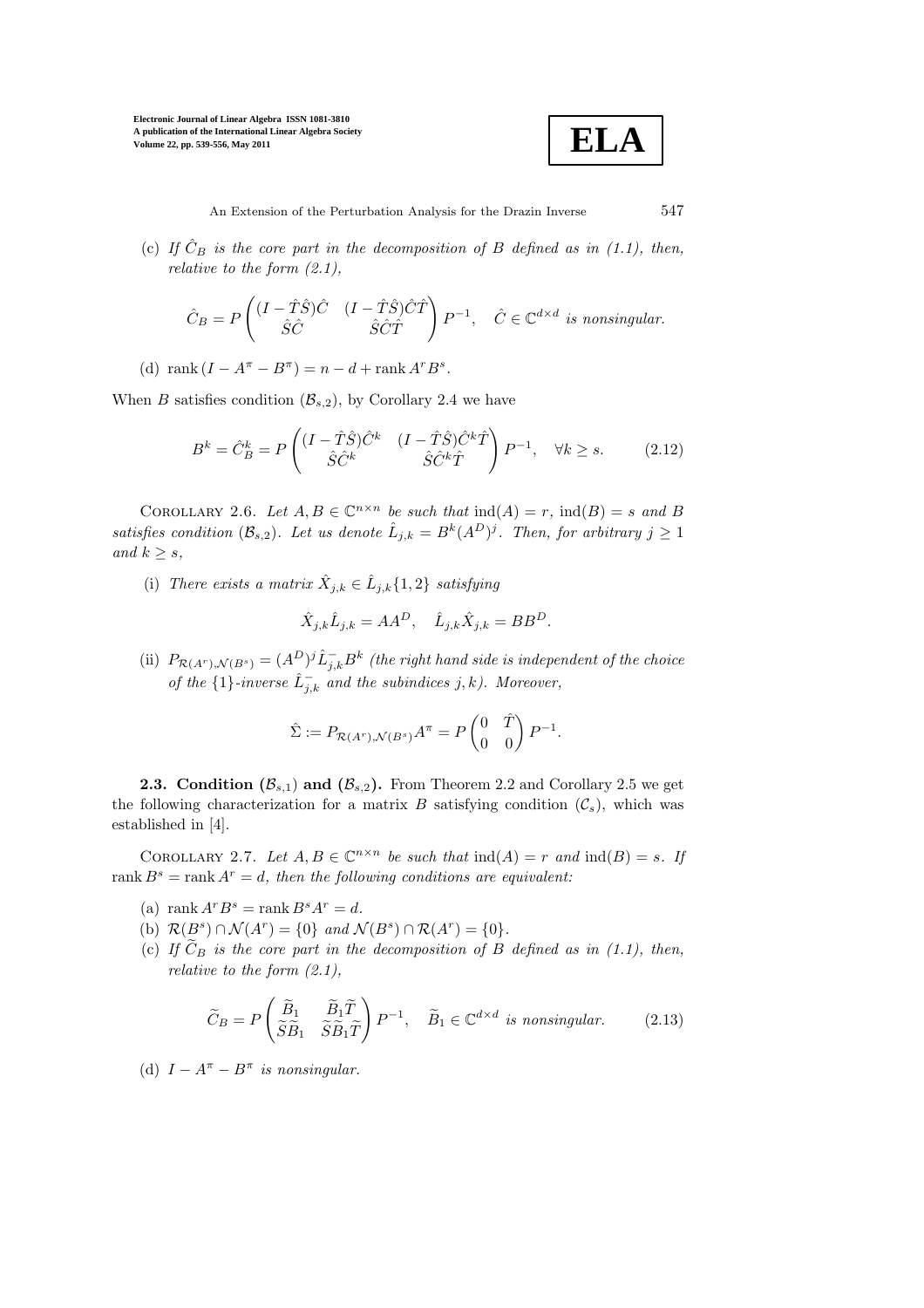

548 N. Castro-González, M.F. Martínez-Serrano, and J. Robles

Proof. From Theorem 2.2 and Corollary 2.5 it follows that (a) and (b) are equivalent. Now, we prove that (a)⇔(c). We have that  $C_B$  has the block form (2.5) and, in view of (2.7), rank $(I - TS) =$  rank  $B^sA^r = d$ . Therefore  $I - TS$  is nonsingular. By denoting  $\widetilde{B}_1 = C(I - TS), \widetilde{S} = S$  and  $\widetilde{T} = (I - TS)^{-1}T$  we get (2.13). The converse part is clear.

Next, we will prove that (a) $\Leftrightarrow$ (d). By Theorem 2.2, equivalence between (a) and (d) given therein, it follows that rank  $(I - A^{\pi} - B^{\pi}) = n - d + \text{rank } B^s A^r$  and, thus, using that rank  $B^sA^r = d$ , we conclude that  $I - A^{\pi} - B^{\pi}$  is nonsingular. Conversely, if  $I - A^{\pi} - B^{\pi}$  is nonsingular, then condition (d) in Theorem 2.2 implies that rank  $B^sA^r = d$  and condition (d) in Corollary 2.5 implies rank  $A^rB^s = d$ . Consequently (a) holds.  $\Box$ 

3. Perturbation results. We split this section in three parts. The first subsection provides an explicit representation of  $B^D$ , under condition  $(\mathcal{B}_{s,1})$ , and upper bounds for the relative errors  $||B^D - A^D||/||A^D||$  and  $||B^T - A^T||$ . The second subsection establishes the analogous results for perturbations satisfying condition  $(\mathcal{B}_{s,2})$ . Finally, the third subsection gives numerical examples.

**3.1. Condition**  $(\mathcal{B}_{s,1})$ . Throughout this subsection, we assume that B satisfies condition  $(\mathcal{B}_{s,1})$ , and so, the powers of B,  $B^k = C_B^k$  for  $k \geq s$ , have the expression (2.8), and by (2.3),

$$
B^{D} = C_{B}^{\#} = P \begin{pmatrix} C^{-1}(I - TS) & C^{-1}T \\ SC^{-1}(I - TS) & SC^{-1}T \end{pmatrix} P^{-1}.
$$
 (3.1)

Set  $E_{j,k} = B^k - A^j$ . The next theorem expresses a link between the oblique projector  $P_{\mathcal{R}(B^s), \mathcal{N}(A^r)}$ , as in Theorem 2.3, and the perturbations  $I + E_{j,k}(A^D)^j$ .

THEOREM 3.1. Let  $A, B \in \mathbb{C}^{n \times n}$  be such that  $\text{ind}(A) = r$ ,  $\text{ind}(B) = s$  and B satisfies condition  $(\mathcal{B}_{s,1})$ . Let us denote  $F_{j,k} = I + E_{j,k}(A^D)^j$ . If  $\mathcal{R}(I - F_{j,k}F_{j,k}^-) \subseteq$  $\mathcal{R}(B^k)$  then, for arbitrary  $j \geq 1$  and  $k \geq s$ ,

$$
\Sigma = -A^{\pi} (I + E_{j,k}(A^D)^j)^{-} A A^D = A^{\pi} P_{\mathcal{R}(B^s), \mathcal{N}(A^r)}.
$$
 (3.2)

Proof. Using (2.8) we get

$$
F_{j,k} = P\left(\frac{C^k(I - TS)A_1^{-j}}{SC^k(I - TS)A_1^{-j}} \quad 0\right)P^{-1}.
$$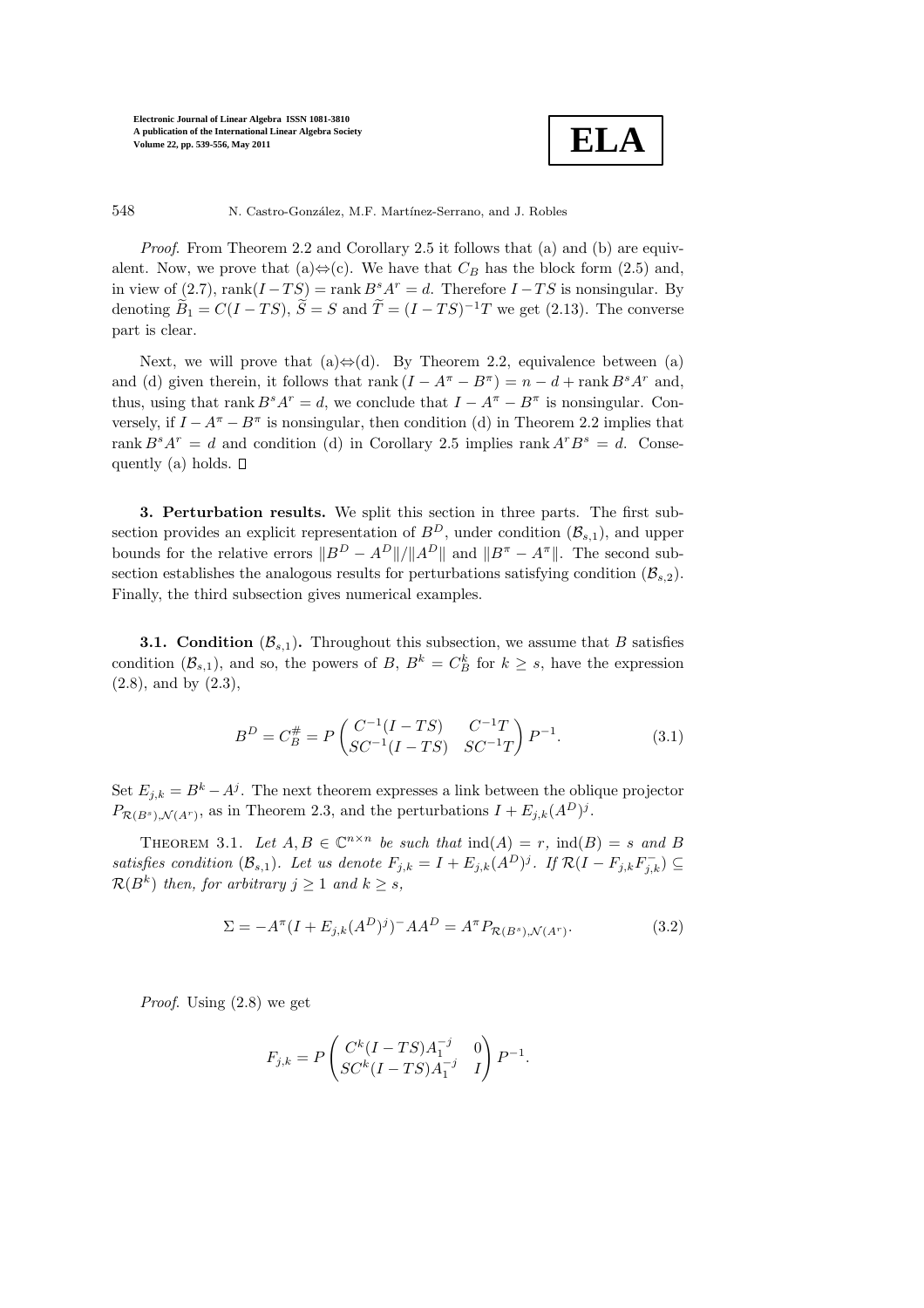

An Extension of the Perturbation Analysis for the Drazin Inverse 549

A  $\{1\}$ -inverse of the above matrix is given by  $X_{j,k} = P$  $\begin{pmatrix} A_1^j(I - TS)^{-}C^{-k} & 0 \\ -S & I \end{pmatrix} P^{-1}.$ We have

$$
F_{j,k}X_{j,k} = P\begin{pmatrix} \Delta_k & 0\\ S(\Delta_k - I) & I \end{pmatrix} P^{-1}, \quad X_{j,k}F_{j,k} = P\begin{pmatrix} \Psi_j & 0\\ 0 & I \end{pmatrix} P^{-1},
$$

where  $\Delta_k = C^k (I - TS)(I - TS)^{-}C^{-k}$  and  $\Psi_j = A_1^j (I - TS)^{-} (I - TS)A_1^{-j}$ . The set of all  $\{1\}$ -inverses of  $F_{j,k}$  is  $F_{j,k}\{1\} = \{X_{j,k} + H - X_{j,k}F_{j,k}HF_{j,k}X_{j,k} : H \in \mathbb{C}^{n \times n}\}.$ We write  $H = F$  $\begin{pmatrix} H_{11} & H_{12} \\ H_{21} & H_{22} \end{pmatrix} P^{-1}$ . Then for  $F_{j,k}^- \in F_{j,k} \{1\}$  we have

$$
F_{j,k}^- = P\begin{pmatrix} A_1^j(I - TS)^{-}C^{-k} + \Omega_{j,k} & (I - \Psi_j)H_{12} \\ -S + (H_{21} + H_{22}S)(I - \Delta_k) & I \end{pmatrix} P^{-1},
$$

where  $\Omega_{j,k} = H_{11} + \Psi_j (H_{12}S(I - \Delta_k) - H_{11}\Delta_k)$ . Further,

$$
I - F_{j,k}F_{j,k}^- = P \begin{pmatrix} \Phi_{j,k} & 0 \\ S\Phi_{j,k} - (H_{21} + H_{22}S)(I - \Delta_k) & 0 \end{pmatrix} P^{-1},
$$

where  $\Phi_{j,k} = (I - C^k(I - TS)A_1^{-j}(H_{11} + H_{12}S))(I - \Delta_k)$ . Using (3.1) we obtain

$$
BB^{D}(I - F_{j,k}F_{j,k}^{-}) = P\begin{pmatrix} \Phi_{j,k} - T(H_{21} + H_{22}S)(I - \Delta_{k}) & 0\\ S(\Phi_{j,k} - T(H_{21} + H_{22}S)(I - \Delta_{k})) & 0 \end{pmatrix} P^{-1}.
$$

Hence,  $BB^D(I - F_{j,k}F_{j,k}^-) = I - F_{j,k}F_{j,k}^-$  iff  $(H_{21} + H_{22}S)(I - \Delta_k) = 0$ . Therefore, for all  $F_{j,k}^-$  such that  $\mathcal{R}(I-F_{j,k}F_{j,k}^-) \subseteq \mathcal{R}(B^k)$ , we get (2.10) and, consequently, (3.2) holds.  $\Pi$ 

REMARK 3.2. If B satisfies both condition  $(B_{s,1})$  and  $(B_{s,2})$ , then  $I + E_{j,k}(A^D)^j$ is invertible. In this case

$$
\Sigma = -A^{\pi} (I + E_{j,k} (A^D)^j)^{-1} A A^D.
$$

THEOREM 3.3. Let  $A, B \in \mathbb{C}^{n \times n}$  be such that  $\text{ind}(A) = r$  and  $\text{ind}(B) = s$ . If B satisfies condition  $(\mathcal{B}_{s,1})$ , then, for arbitrary  $j \geq 1$  and  $k \geq s$ ,

$$
B^{D} = (I + \Sigma)(I + \Gamma_{j+1,k+1})^{-1}A^{D}(I + \Gamma_{j,k})(I - \Sigma),
$$
  
\n
$$
B^{\pi} = (I + \Sigma)(I + \Gamma_{j,k})^{-1}A^{\pi}(I + \Gamma_{j,k})(I - \Sigma),
$$
\n(3.3)

where  $\Sigma$  is as in Theorem 3.1 and

$$
\Gamma_{j,k} = (A^D)^j E_{j,k}(I + \Sigma). \tag{3.4}
$$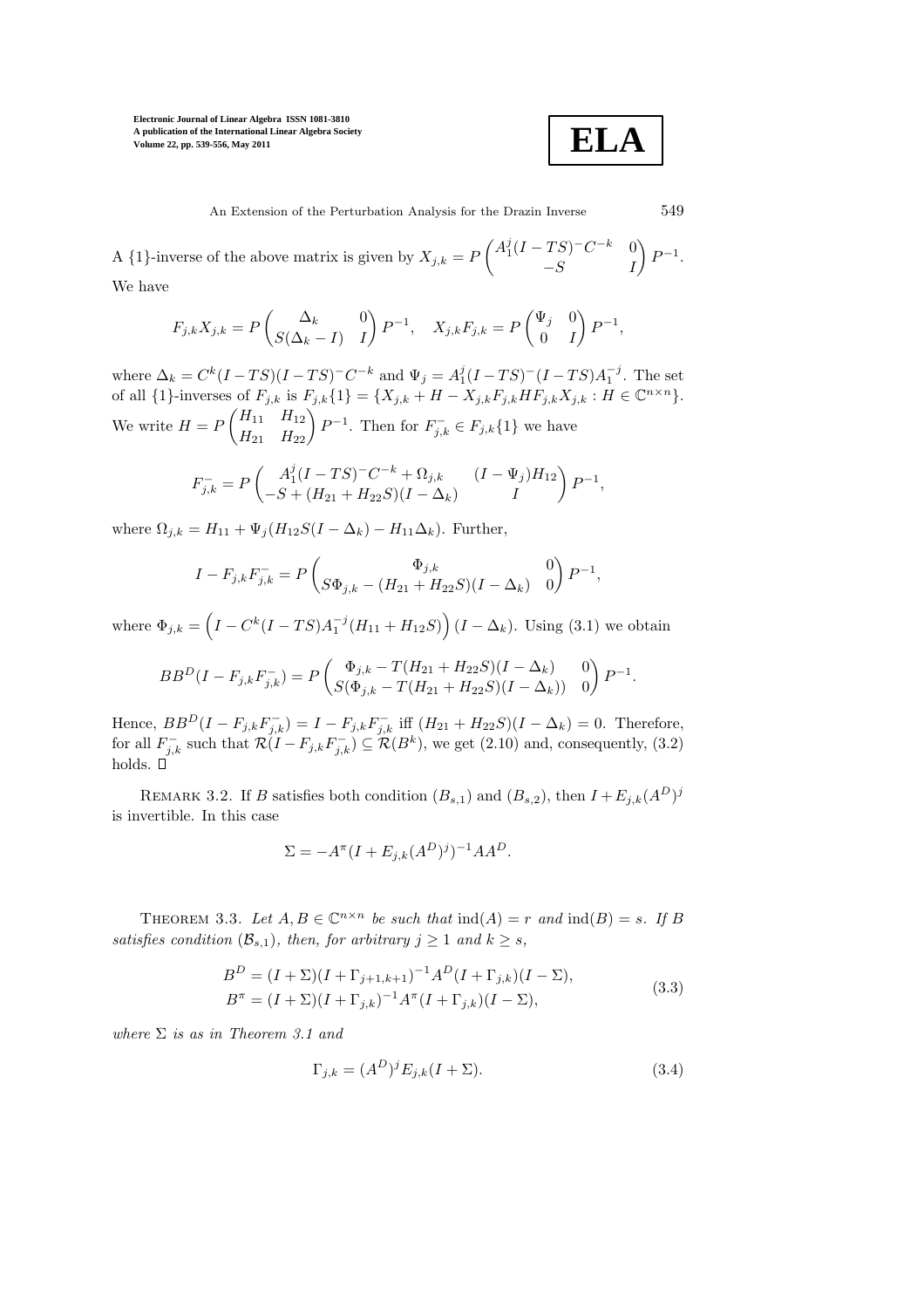

550 N. Castro-González, M.F. Martínez-Serrano, and J. Robles

*Proof.* Using expressions  $(2.8)$  and  $(3.2)$  we get

$$
I + \Gamma_{j,k} = P \begin{pmatrix} A_1^{-j} C^k & A_1^{-j} C^k T \\ 0 & I \end{pmatrix} P^{-1}, \quad j \ge 1, k \ge s.
$$

Hence,

$$
(I + \Gamma_{j+1,k+1})^{-1} = P \begin{pmatrix} A_1^{-(j+1)} C^{k+1} & A_1^{-(j+1)} C^{k+1} T \\ 0 & I \end{pmatrix}^{-1} P^{-1}
$$

$$
= P \begin{pmatrix} C^{-(k+1)} A_1^{(j+1)} & -T \\ 0 & I \end{pmatrix} P^{-1}.
$$

Further,

$$
(I + \Gamma_{j+1,k+1})^{-1} A^{D} (I + \Gamma_{j,k}) = P \begin{pmatrix} C^{-1} & C^{-1} T \\ 0 & 0 \end{pmatrix} P^{-1}
$$

and, with the notation  $\Delta = (I + \Sigma)(I + \Gamma_{j+1,k+1})^{-1}A^D(I + \Gamma_{j,k})(I - \Sigma),$ 

$$
\Delta = P \begin{pmatrix} I & 0 \\ S & I \end{pmatrix} \begin{pmatrix} C^{-1} & C^{-1}T \\ 0 & 0 \end{pmatrix} \begin{pmatrix} I & 0 \\ -S & I \end{pmatrix} P^{-1}
$$

$$
= P \begin{pmatrix} C^{-1}(I - TS) & C^{-1}T \\ SC^{-1}(I - TS) & SC^{-1}T \end{pmatrix} P^{-1}.
$$

Hence, in view of (3.1) we conclude  $B^D = C_B^{\#} = \Delta$ . In the same manner we can see that  $B^{\pi}$  has the expression given in (3.3).  $\Box$ 

REMARK 3.4. A perturbation formula for  $X_{j,k} \in L_{j,k}\{1,2\}$  with prescribed projectors  $AA^D$  and  $BB^D$ , as in Theorem 2.3, is

$$
X_{j,k} = B^k L_{j,k}^-(A^D)^j (I + \Gamma_{j,k})^{-1} A A^D = (I + \Sigma)(I + \Gamma_{j,k})^{-1} A A^D,
$$

where  $\Sigma$  and  $\Gamma_{j,k}$  as in Theorem 3.3.

In the remainder of this section we consider that  $\|\cdot\|$  is any norm on  $\mathbb{C}^{n \times n}$ . The following theorems provide upper bounds for the perturbation of the Drazin inverse and the perturbation of the projector.

THEOREM 3.5. Let  $A, B \in \mathbb{C}^{n \times n}$  be such that  $\text{ind}(A) = r$ ,  $\text{ind}(B) = s$  and B satisfies condition  $(\mathcal{B}_{s,1})$ . Set  $\Omega_{j,k} = (A^D)^{j+1}(B^k - B^{k+1}(I + \Sigma)A^D)$  and let  $\Sigma$  and  $\Gamma_{j,k}$  be defined as in Theorem 3.3. Then, for arbitrary  $j \geq 1$  and  $k \geq s$ ,

$$
\frac{||B^D - A^D||}{||A^D||} \le \frac{||\Sigma A^D||}{||A^D||} + \frac{||I + \Sigma||||(I + \Gamma_{j+1,k+1})^{-1}||||\Omega_{j,k}||}{||A^D||}.
$$
 (3.5)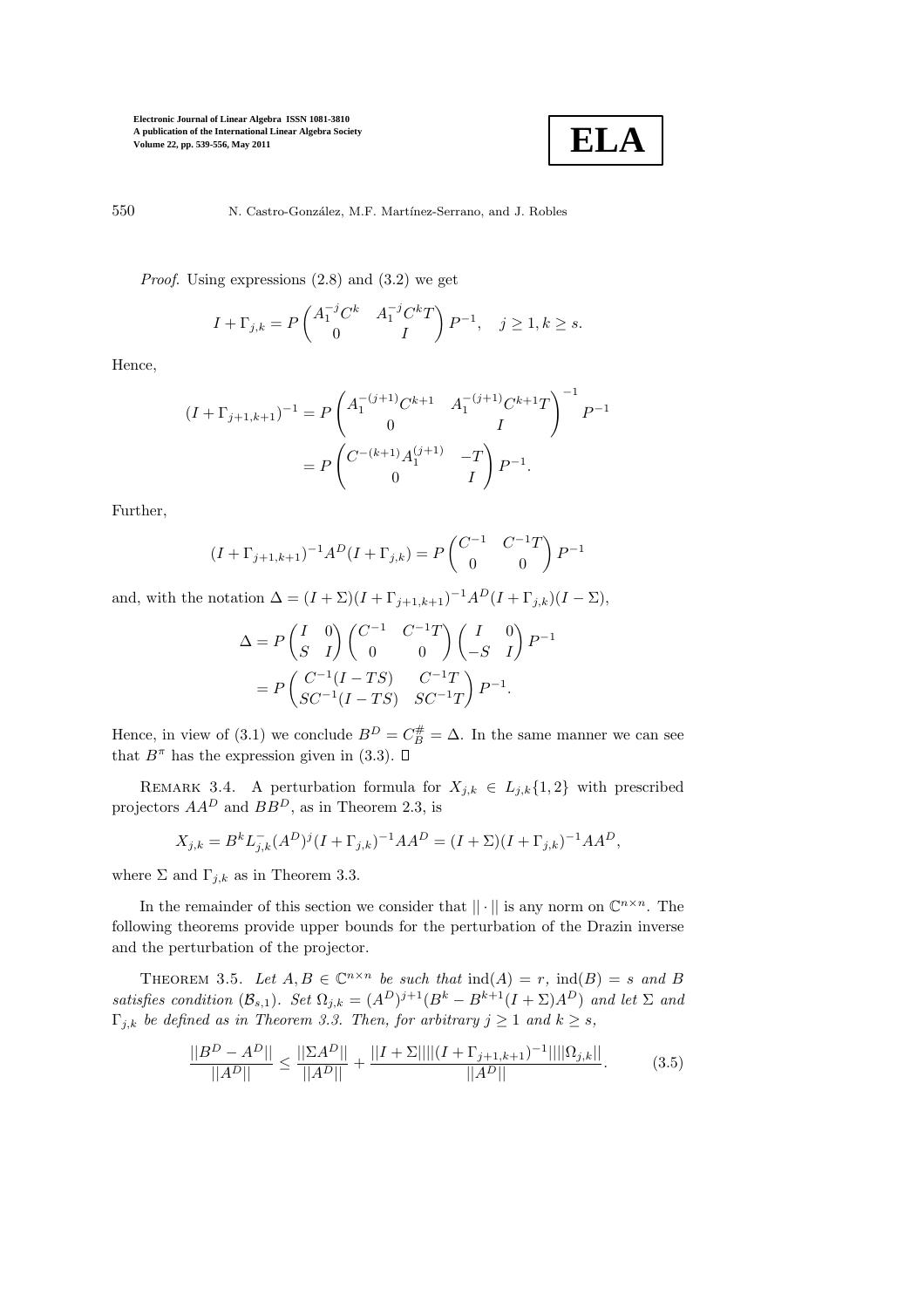

Furthermore, if  $||\Gamma_{j+1,k+1}|| < 1$  then

$$
\frac{||B^D - A^D||}{||A^D||} \le \frac{||\Sigma A^D||}{||A^D||} + \frac{||I + \Sigma||||\Omega_{j,k}||}{(1 - ||\Gamma_{j+1,k+1}||)||A^D||}.
$$
\n(3.6)

Proof. By Theorem 3.3, first relation in (3.3), it follows that

$$
B^{D} - (I + \Sigma)A^{D}(I - \Sigma) = (I + \Sigma)(I + \Gamma_{j+1,k+1})^{-1}(A^{D}(I + \Gamma_{j,k})
$$

$$
- (I + \Gamma_{j+1,k+1})A^{D})(I - \Sigma)
$$

$$
= (I + \Sigma)(I + \Gamma_{j+1,k+1})^{-1}\Omega_{j,k}.
$$

Now, on account that  $(I + \Sigma)A^{D}(I - \Sigma) = A^{D} + \Sigma A^{D}$ , we have

$$
B^{D} - A^{D} = \Sigma A^{D} + (I + \Sigma)(I + \Gamma_{j+1,k+1})^{-1} \Omega_{j,k}.
$$

Hence, taking norms we get (3.5).

If  $||\Gamma_{j+1,k+1}|| < 1$  and, in consequence,  $||(I + \Gamma_{j+1,k+1})^{-1}|| \leq 1/(1-||\Gamma_{j+1,k+1}||)$ , then the upper bound  $(3.6)$  follows.  $\square$ 

THEOREM 3.6. Let  $A, B \in \mathbb{C}^{n \times n}$  be such that  $\text{ind}(A) = r$ ,  $\text{ind}(B) = s$  and B satisfies condition  $(\mathcal{B}_{s,1})$ . Let  $\Sigma$  and  $\Gamma_{j,k}$  be defined as in Theorem 3.3. Then, for arbitrary  $j \geq 1$  and  $k \geq s$ ,

$$
||B^{\pi} - A^{\pi}|| \le ||\Sigma|| + (1 + ||\Sigma||)^2 ||(A^D)^j E_{j,k} A^{\pi}|| ||(I + \Gamma_{j,k})^{-1}||. \tag{3.7}
$$

Moreover, if  $\|\Gamma_{i,k}\| < 1$ , then

$$
||B^{\pi} - A^{\pi}|| \le ||\Sigma|| + \frac{(1 + ||\Sigma||)^2 ||(A^D)^j E_{j,k} A^{\pi}||}{1 - ||\Gamma_{j,k}||}.
$$
\n(3.8)

Proof. By Theorem 3.3, second relation in (3.3), it follows that

$$
B^{\pi} - (I + \Sigma)A^{\pi}(I - \Sigma) = (I + \Sigma)(I + \Gamma_{j,k})^{-1}(A^{\pi}\Gamma_{j,k} - \Gamma_{j,k}A^{\pi})(I - \Sigma)
$$
  
= 
$$
-(I + \Sigma)(I + \Gamma_{j,k})^{-1}(A^D)^{j}E_{j,k}A^{\pi}(I - \Sigma).
$$

Now, on account of  $(I + \Sigma)A^{\pi}(I - \Sigma) = A^{\pi} - \Sigma$ , we have

$$
B^{\pi} - A^{\pi} = -\Sigma - (I + \Sigma)(I + \Gamma_{j,k})^{-1} (A^D)^j E_{j,k} A^{\pi} (I - \Sigma).
$$

Taking norms,  $(3.7)$  follows. The upper bound  $(3.8)$  is clear.  $\square$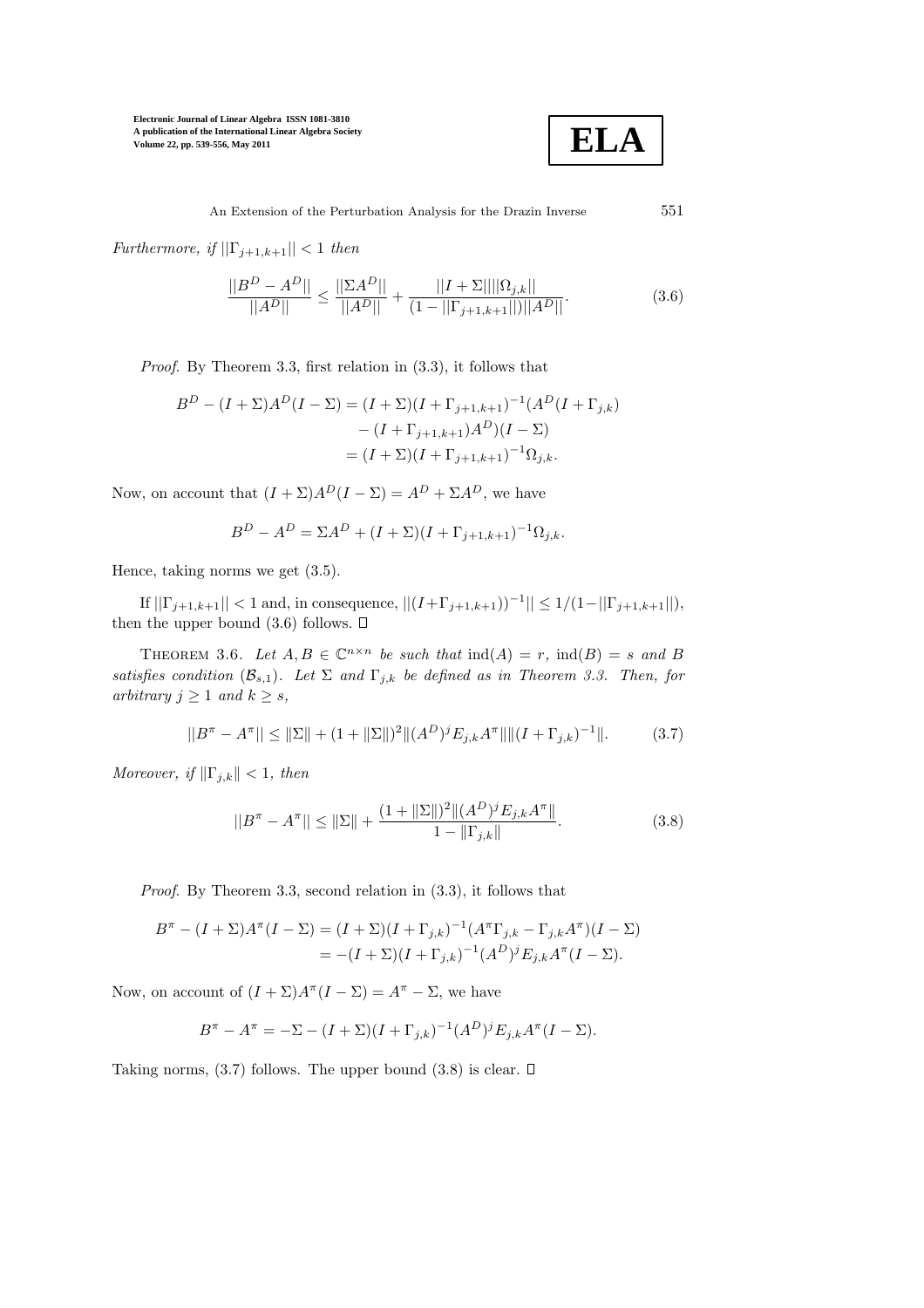

552 N. Castro-González, M.F. Martínez-Serrano, and J. Robles

**3.2.** Condition  $(\mathcal{B}_{s,2})$ . In this subsection, we consider that B satisfies condition  $(\mathcal{B}_{s,2})$  and, thus, the powers of  $B^k = \hat{C}_B^k$  have the expression (2.12), which can be used to state the reciprocal results of the previous subsection. Their proofs are omitted but they can be derived easily taking conjugate transpose and applying property (b) in Lemma 1.1.

COROLLARY 3.7. Let  $A, B \in \mathbb{C}^{n \times n}$  be such that  $\text{ind}(A) = r$ ,  $\text{ind}(B) = s$  and B satisfies condition  $(\mathcal{B}_{s,2})$ . Let us denote  $\hat{F}_{j,k} = I + (A^D)^j E_{j,k}$ . If  $\mathcal{N}(B^k) \subseteq$  $\mathcal{N}(I - \hat{F}_{j,k}^{-} \hat{F}_{j,k})$  then, for arbitrary  $j \geq 1$  and  $k \geq s$ ,

$$
\hat{\Sigma} = -AA^D(I + (A^D)^j E_{j,k})^{-} A^{\pi} = P_{\mathcal{R}(A^r), \mathcal{N}(B^s)} A^{\pi}.
$$
\n(3.9)

COROLLARY 3.8. Let  $A, B \in \mathbb{C}^{n \times n}$  be such that  $\text{ind}(A) = r$ ,  $\text{ind}(B) = s$  and B satisfies condition  $(\mathcal{B}_{s,2})$ . Then, for arbitrary  $j \geq 1$  and  $k \geq s$ ,

$$
B^{D} = (I - \hat{\Sigma})(I + \hat{\Gamma}_{j+1,k+1})^{-1}A^{D}(I + \hat{\Gamma}_{j,k})(I + \hat{\Sigma}),
$$
  

$$
B^{\pi} = (I - \hat{\Sigma})(I + \hat{\Gamma}_{j,k})^{-1}A^{\pi}(I + \hat{\Gamma}_{j,k})(I + \hat{\Sigma}),
$$

where  $\hat{\Sigma}$  is as in Corollary 3.7 and

$$
\hat{\Gamma}_{j,k} = (I + \hat{\Sigma}) E_{j,k} (A^D)^j.
$$
\n(3.10)

COROLLARY 3.9. Let  $A, B \in \mathbb{C}^{n \times n}$  be such that  $\text{ind}(A) = r$ ,  $\text{ind}(B) = s$  and B satisfies condition  $(\mathcal{B}_{s,2})$ . Set  $\hat{\Omega}_{j,k} = (B^k - A^D(I + \hat{\Sigma})B^{k+1})(A^D)^{j+1}$  and let  $\hat{\Sigma}$  and  $\hat{\Gamma}_{j,k}$  be defined as in (3.9) and (3.10), respectively. Then, for arbitrary  $j \geq 1$  and  $k \geq s$ ,

$$
\frac{||B^D-A^D||}{||A^D||}\leq\frac{||A^D\hat{\Sigma}||}{||A^D||}+\frac{||I+\hat{\Sigma}||||(I+\hat{\Gamma}_{j+1,k+1})^{-1}||||\hat{\Omega}_{j,k}||}{||A^D||}
$$

and

$$
||B^{\pi} - A^{\pi}|| \le ||\hat{\Sigma}|| + (1 + ||\hat{\Sigma}||)^2 ||A^{\pi} E_{j,k}(A^D)^j|| ||(I + \hat{\Gamma}_{j,k})^{-1}||.
$$

Further, if  $||\hat{\Gamma}_{j+1,k+1}|| < 1$  then

$$
\frac{||B^D - A^D||}{||A^D||} \le \frac{||A^D \hat{\Sigma}||}{||A^D||} + \frac{||I + \hat{\Sigma}|| ||\hat{\Omega}_{j,k}||}{(1 - ||\hat{\Gamma}_{j+1,k+1}||) ||A^D||}.
$$

Moreover, if  $\|\hat{\Gamma}_{j,k}\| < 1$  then

$$
||B^{\pi}-A^{\pi}|| \le ||\hat{\Sigma}|| + \frac{(1+||\hat{\Sigma}||)^2 ||A^{\pi} E_{j,k}(A^D)^j||}{1-||\hat{\Gamma}_{j,k}||}.
$$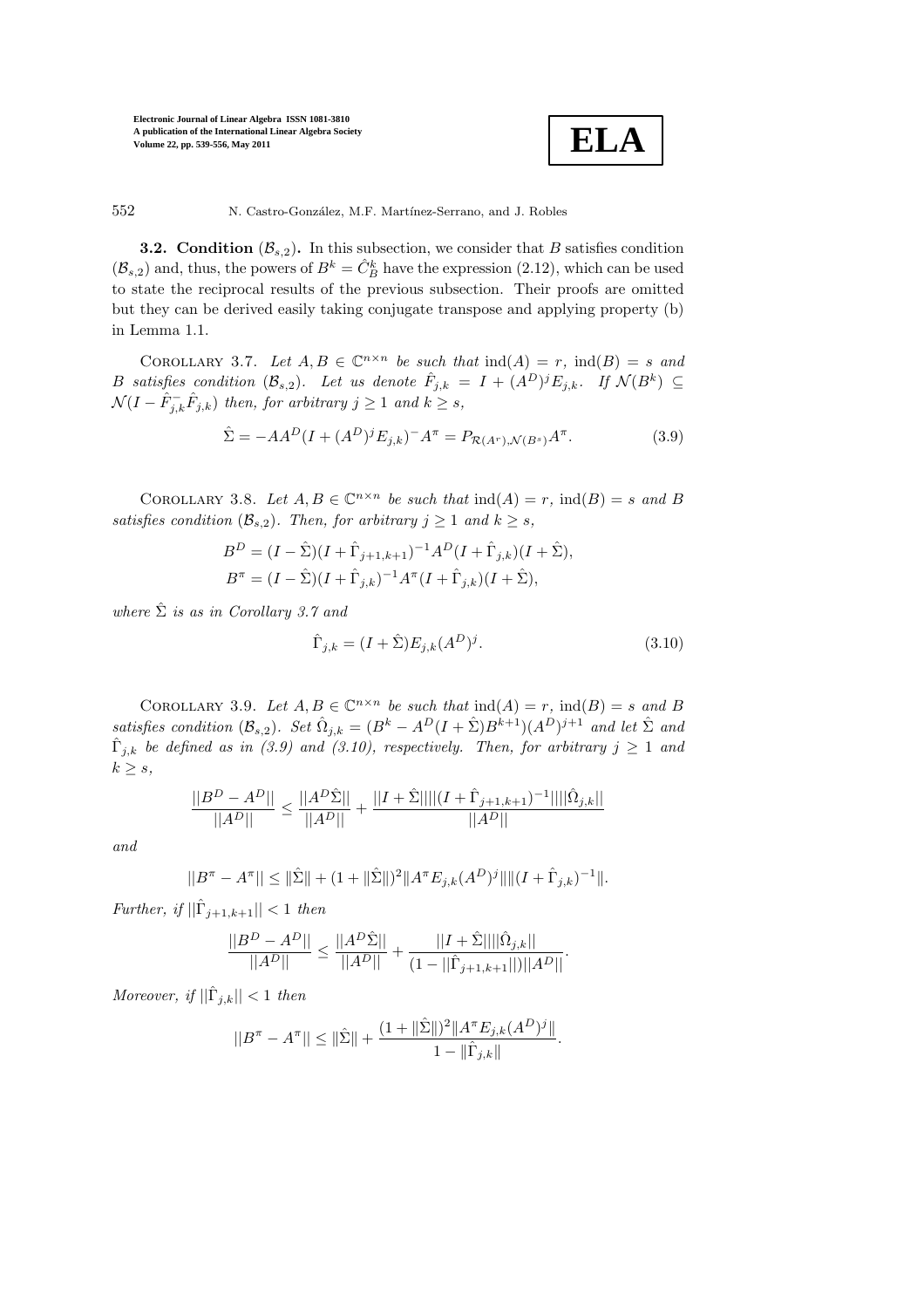

An Extension of the Perturbation Analysis for the Drazin Inverse  $553$ 

3.3. Numerical examples. The first and second examples do not satisfy restrictions stated in recent papers where the perturbation was studied [4, 6, 11, 14, 16]. The upper bounds in these examples extend the perturbation analysis to a wide class of matrices. The third example satisfies conditions in this paper and conditions in [16], for some cases, and we will make a comparison of the upper bounds associated.

EXAMPLE 3.10. Let  $A \in \mathbb{R}^{4 \times 4}$  be the diagonal matrix defined by  $A = \text{diag}(10^{-4}, 1, 1, 0)$ , for which  $A^{\#} = \text{diag}(10^{4}, 1, 1, 0)$ , and let

| $B = \left[ \begin{array}{cccc} 0 & 0 & 0 & 10^{-5} \ 0 & 1 & 0 & 0 \ 0 & 0 & 1 & 0 \end{array} \right],$ |  |                                                     | $B^{\#} = \left[ \begin{array}{cccc} 0 & 0 & 0 & 10^5 \\ 0 & 1 & 0 & 0 \\ 0 & 0 & 1 & 0 \\ 0 & 0 & 0 & 10^5 \end{array} \right].$ |  |  |  |
|-----------------------------------------------------------------------------------------------------------|--|-----------------------------------------------------|-----------------------------------------------------------------------------------------------------------------------------------|--|--|--|
|                                                                                                           |  |                                                     |                                                                                                                                   |  |  |  |
|                                                                                                           |  | $\begin{bmatrix} 0 & 0 & 0 & 10^{-5} \end{bmatrix}$ |                                                                                                                                   |  |  |  |

We have  $\text{ind}(A) = \text{ind}(B) = 1$ ,  $\text{rank } A = \text{rank } B = \text{rank } AB = 3$  and  $\text{rank } BA =$ 2. The upper bounds given in [16] are not valid for this case. The block matrices in the representation of  $B = C_B$ , given in (2.5), are  $S = \begin{bmatrix} 1 & 0 & 0 \end{bmatrix}$ ,  $T = \begin{bmatrix} 1 & 0 & 0 \end{bmatrix}^t$ and  $C = diag (10^{-5}, 1, 1)$ .

Let  $E = B - A$ . We note that  $||E||_1 = 10^{-4}$ , but since  $I + EA^{\#}$  and  $I + A^{\#}E$  are singular matrices we can't apply the upper bounds given in [4, 14]. Since  $\|\Gamma_{2,2}\|_i < 1$ ,  $i = 1, 2$ , where  $\Gamma_{j,k}$  is defined as in (3.4), we can apply upper bound in Theorem 3.5 and we obtain the results that appear in Table 3.1.

We recall that Relative error  $=$  (upper bound - exact value)/exact value.

| TABLE 3.1                                                               |  |  |  |  |  |  |  |
|-------------------------------------------------------------------------|--|--|--|--|--|--|--|
| Upper bound for the perturbation of the group inverse in Example $3.10$ |  |  |  |  |  |  |  |

|                                         |         | Exact value   Upper bound $(3.6)$ | Relative error |
|-----------------------------------------|---------|-----------------------------------|----------------|
| $B^\#$<br>$- A^{\#}  _1/  A^{\#}  _1$   | 20      |                                   | $5\%$          |
| $= A^{\#}  _2/  A^{\#}  _2$<br>$B^{\#}$ | 14.1598 | 17.3436                           | 22%            |

EXAMPLE 3.11. Let  $\epsilon \geq 0$  and

|                                                         | 10000                                                |  |  |                                                                                      |  |                                                            | 100000                                                              |  |
|---------------------------------------------------------|------------------------------------------------------|--|--|--------------------------------------------------------------------------------------|--|------------------------------------------------------------|---------------------------------------------------------------------|--|
|                                                         | $\begin{bmatrix} 0 & 1 & 0 & 0 & 0 \end{bmatrix}$    |  |  |                                                                                      |  |                                                            |                                                                     |  |
| $A = \begin{bmatrix} 0 & 0 & 0 & 0 & 0 \end{bmatrix}$ , |                                                      |  |  | $B_{\epsilon} = \begin{bmatrix} 0 & 0 & \epsilon/2 & 0 & \epsilon/2 \end{bmatrix}$ . |  |                                                            |                                                                     |  |
|                                                         | $\begin{array}{ ccc } 0 & 0 & 0 & 0 & 1 \end{array}$ |  |  |                                                                                      |  | $\begin{array}{ccccccccc}\n0 & 0 & 0 & 0 & 0\n\end{array}$ |                                                                     |  |
|                                                         | $\begin{bmatrix} 0 & 0 & 1 & 0 & 0 \end{bmatrix}$    |  |  |                                                                                      |  |                                                            | $\begin{bmatrix} 0 & 0 & \epsilon/2 & 0 & \epsilon/2 \end{bmatrix}$ |  |

We have  $\text{ind}(A) = 3$ ,  $\text{ind}(B_{\epsilon}) = 2$ ,  $\text{rank } A^3 = \text{rank } B_{\epsilon}^2 = \text{rank } A^3 B_{\epsilon}^2 = 2$  and rank  $B_{\epsilon}^2 A^3 = 1$ . We will apply upper bounds (3.6) and (3.8) with  $j = 1$  and  $k = 2$ .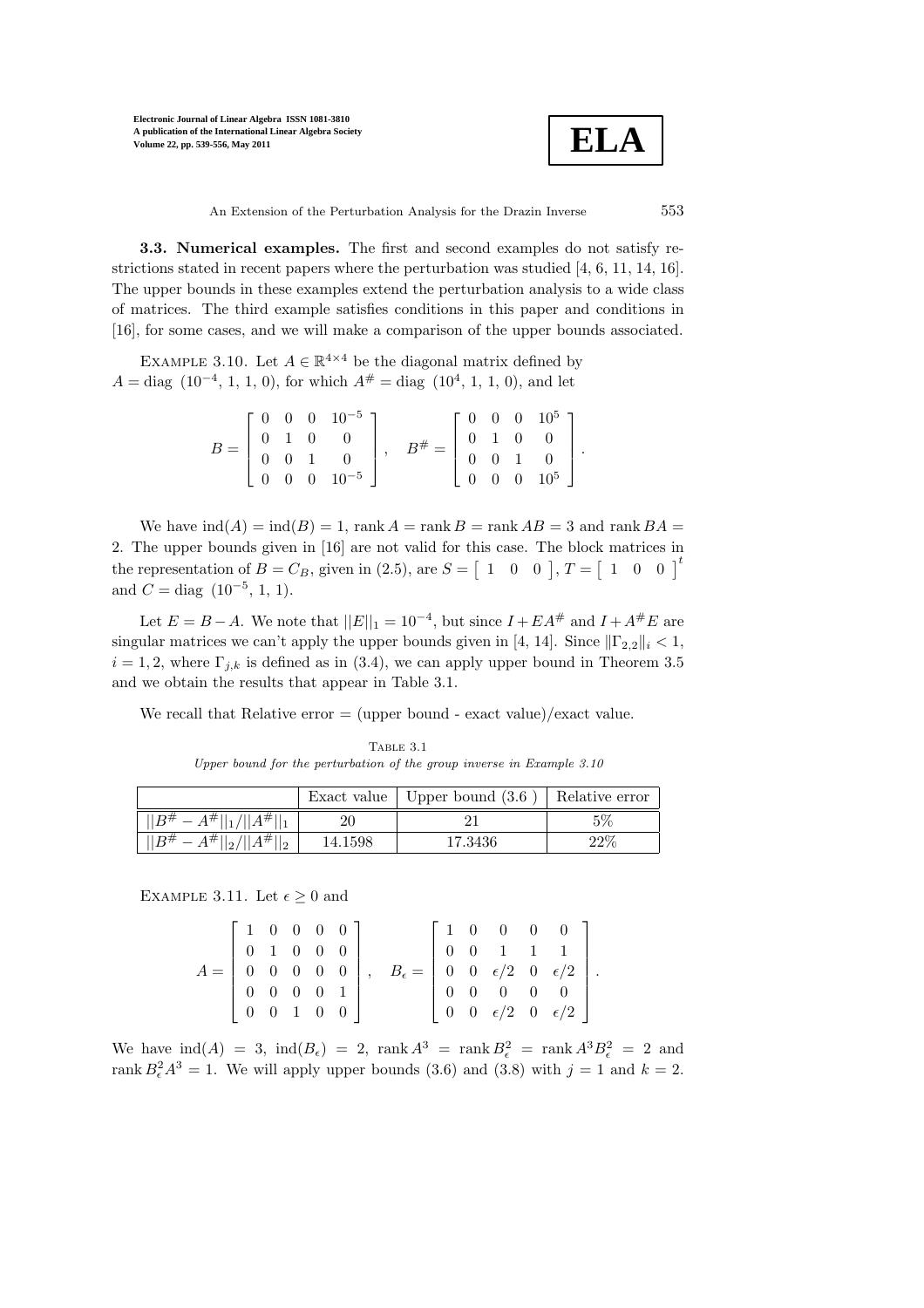

554 N. Castro-González, M.F. Martínez-Serrano, and J. Robles

In this case,  $\|\Gamma_{2,3}\|_1 < 1$  and  $\|\Gamma_{1,2}\|_1 < 1$ , where  $\Gamma_{j,k}$  is defined as in (3.4). Table 3.2 shows the upper bound for the perturbation of the Drazin inverse, and Table 3.3 shows the upper bound for the perturbation of the projector.

Table 3.2 Upper bound of  $||B_{\epsilon}^D - A^D||_1 / ||A^D||_1$  in Example 3.11

|  | Exact value   Upper bound $(3.6)$   Relative error |       |
|--|----------------------------------------------------|-------|
|  | 6.5                                                |       |
|  | 11 N                                               | 0.09% |

TABLE 3.3 Upper bound of  $||B_{\epsilon}^{\pi} - A^{\pi}||_1$  in Example 3.11

|    | Exact value   Upper bound $(3.8)$   Relative error |     |
|----|----------------------------------------------------|-----|
|    |                                                    |     |
| ำา | 102.02                                             | 107 |

EXAMPLE 3.12. Let  $\alpha = 0.1$ ,  $\epsilon \ge 0$  and

$$
B_{\epsilon} = \begin{bmatrix} 1 & 0 & 0 \\ 0 & 1 - 3\epsilon + 2\epsilon^2 & \alpha\epsilon^{1/2} \\ 0 & \epsilon^{1/2}(1 - 3\epsilon + 2\epsilon^2) & \alpha\epsilon \end{bmatrix},
$$

$$
B_{\epsilon}^{\#} = \left[ \begin{array}{ccc} 1 & 0 & 0 \\ 0 & (1 - 3\epsilon + 2\epsilon^2)/d & \alpha\epsilon^{1/2}/d \\ 0 & \epsilon^{1/2}(1 - 3\epsilon + 2\epsilon^2)/d & \alpha\epsilon/d \end{array} \right],
$$

where  $d = (1 - (3 - \alpha)\epsilon + 2\epsilon^2)^2$ . Let us consider  $A = B_0$ . We have  $\text{ind}(A) =$  $ind(B_{\epsilon}) = 1$ . Since rank  $A = rank B_{\epsilon} = rank AB_{\epsilon} = 2$  for all  $\epsilon$ , then  $B_{\epsilon}$  satisfies condition  $(\mathcal{B}_{s,1})$ . Moreover, for all  $\epsilon \neq 1, \frac{1}{2}$  we also have rank  $B_{\epsilon}A = 2$ , and, thus, in these cases  $B_{\epsilon}$  satisfies condition  $(C_{s})$ . In Table 3.4 we compare the upper bound in Theorem 3.5 with the upper bound for matrices satisfying condition  $(\mathcal{C}_s)$  given in [16, Theorem 4.1], taking  $j = k = 1$  in both bounds. In Table 3.5, we analyze the behavior of the upper bound (3.6), taking  $j = k = 1$ , for the values  $\epsilon = 1$  and  $\epsilon = \frac{1}{2}$ . We abbreviate Relative error to RE.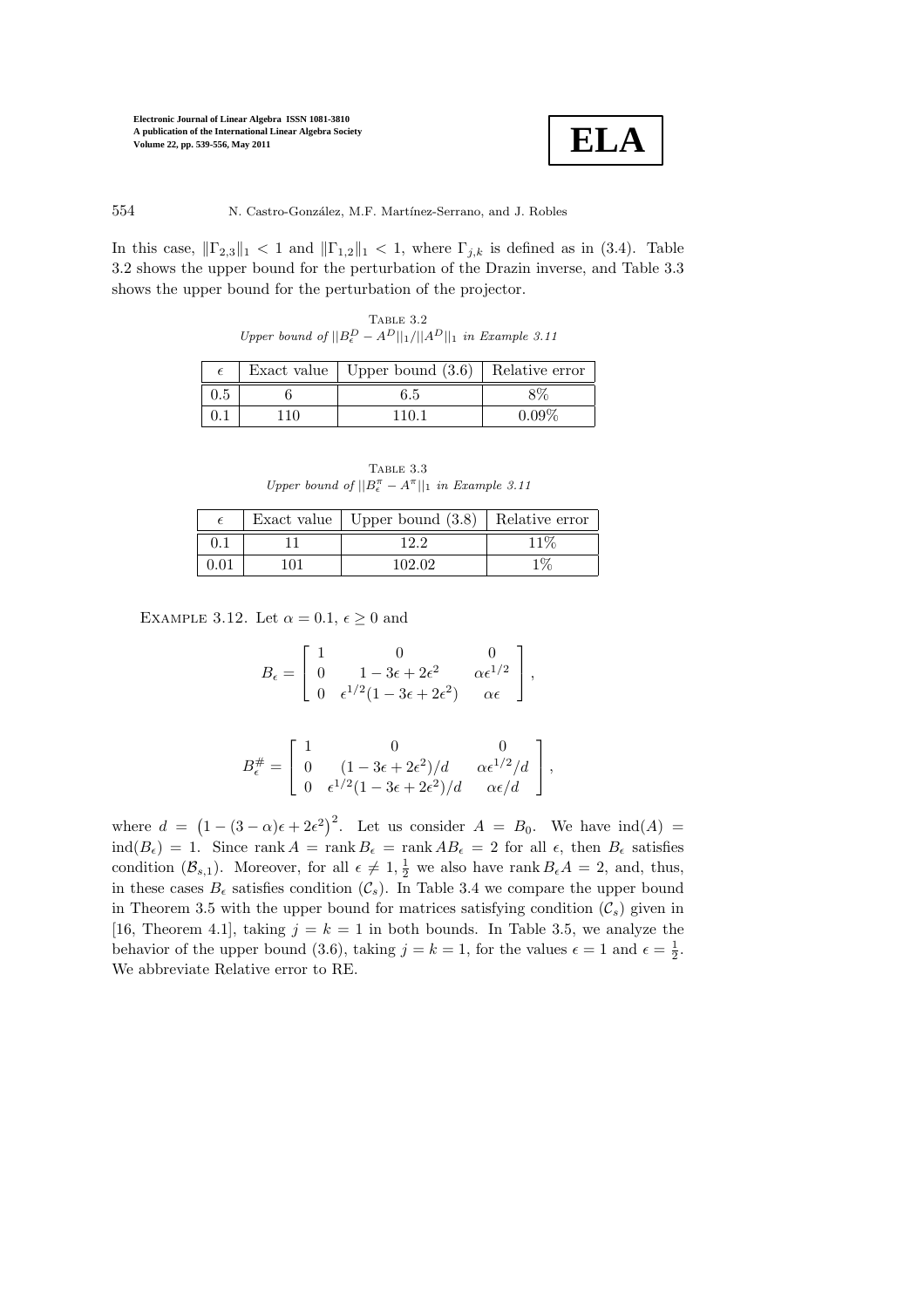

An Extension of the Perturbation Analysis for the Drazin Inverse  $555$ 

TABLE  $3.4\,$ Upper bound of  $||B^{\#}_{\epsilon} - A^{\#}||_1/||A^{\#}||_1$  in case  $(\mathcal{C}_s)$  in Example 3.12

|           | Exact value             | Bound $(3.6)$           | RE       | [16, Bound $(4.4)$ ]    | RE.      |
|-----------|-------------------------|-------------------------|----------|-------------------------|----------|
| 0.25      | 2.5156                  | 2.5156                  | $0\%$    | 4.5803                  | 82\%     |
| 0.1       | 0.7783                  | 0.7783                  | $0\%$    | 1.0787                  | 39%      |
| $10^{-3}$ | $3.4517 \times 10^{-2}$ | $3.4904 \times 10^{-2}$ | $1\%$    | $3.6012 \times 10^{-2}$ | $4\%$    |
|           | $3.1651 \times 10^{-4}$ | $3.4786 \times 10^{-4}$ | $9,90\%$ | $3.4797 \times 10^{-4}$ | $9.94\%$ |

Table 3.5 Upper bound of  $||B_{\epsilon}^{\#} - A^{\#}||_1/||A^{\#}||_1$  in Example 3.12

|  | Exact value   Bound $(3.6)$ |         | RЕ |
|--|-----------------------------|---------|----|
|  |                             |         |    |
|  |                             | 48.9914 |    |

Acknowledgement. We would like to thank the referee for carefully reading our manuscript.

## **REFERENCES**

- [1] A. Ben-Israel and T.N.E. Greville. Generalized Inverses. Theory and Applications, 2nd edition. Springer-Verlag, New York, 2003.
- [2] S.L. Campbell and C.D. Meyer Jr. Continuity properties of the Drazin pseudoinverse. Linear Algebra Appl., 10:77–83, 1975.
- [3] S.L. Campbell and C.D. Meyer Jr. Generalized Inverses of Linear Transformations. SIAM, Philadelphia, 2009.
- [4] N. Castro-González, J. Robles and J.Y. Vélez-Cerrada. Characterizations of a class of matrices and perturbation of the Drazin inverse. SIAM J. Matrix Anal. Appl., 30(2):882–897, 2008.
- [5] G.E. Cho and C.D. Meyer. Comparison of perturbation bounds for the stationary distribution of a Markov chain. Linear Algebra Appl., 335:137–150, 2001.
- [6] J.J. Koliha. Error bound for a general perturbation of the Drazin inverse. Appl. Math. Comput., 126:181–185, 2002.
- [7] J.J. Koliha and V. Rakočević. Continuity of the Drazin inverse II. Studia Math., 131:167–177, 1998.
- [8] X. Liu, W. Wang and Y. Wei. Continuity properties of the {1}-inverse and perturbation bounds for the Drazin inverse. Linear Algebra Appl., 429:1026–1037, 2008.
- [9] G. Marsaglia and G.P.H. Styan. Equalities and inequalities for ranks of matrices. Linear and Multilinear Algebra, 2:269–292, 1974.
- [10] C.D. Meyer. The condition of a finite Markov chain and perturbation bounds for the limiting probabilities. SIAM J. Algebraic Discrete Methods, 1(3):273–283, 1980.
- [11] V. Rakočević and Y. Wei. The perturbation theory for the Drazin inverse and its applications II. J. Aust. Math. Soc. 70:189–197, 2001.
- [12] G.H. Rong. The error bound of the perturbation of the Drazin inverse. Linear Algebra Appl., 47:159–168, 1982.
- [13] M. Wei and S. Ling. On the perturbation bounds of g-inverses and oblique projections. Linear